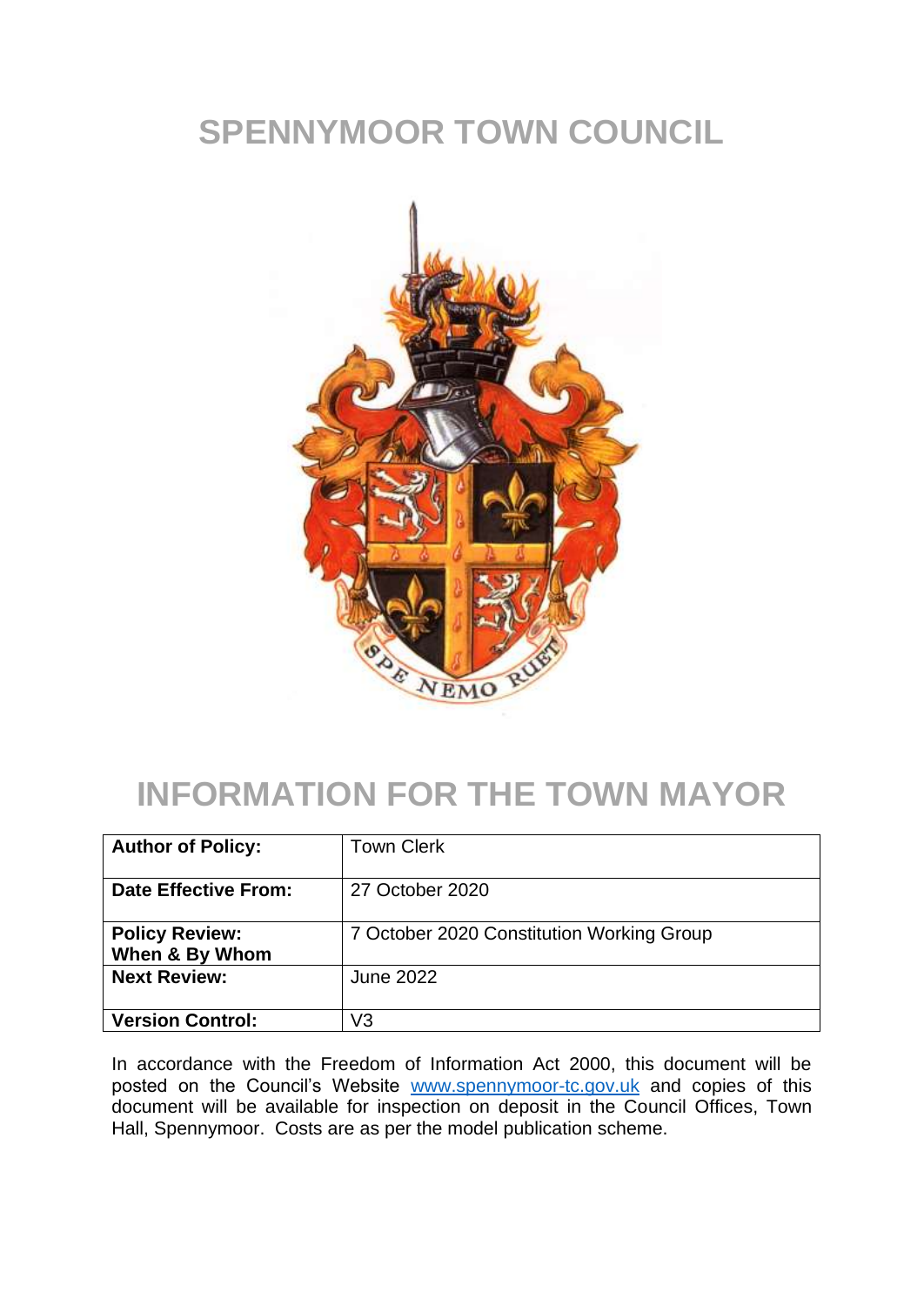## **Contents**

|                                                                     | Page            |
|---------------------------------------------------------------------|-----------------|
| Introduction                                                        | 3               |
| Background                                                          | $3 - 4$         |
| Role of the Mayor                                                   | $4 - 7$         |
| <b>Chairing Council Meetings</b>                                    | $8 - 10$        |
| PA to the Town Mayor<br>Transport<br>Photography<br>Mayor's Charity | 11<br>$11 - 13$ |
| Mayor's Allowance                                                   | 14              |
| <b>Support From Deputy Mayor</b>                                    | 15              |
|                                                                     |                 |
| Civic Insignia                                                      | 16              |
| <b>Precedence and Protocol</b>                                      | 16              |
| <b>Receipt of Gifts</b>                                             | 17              |
| The Civic Year - Events                                             | 18-20           |
| Dealing with the Press and Media                                    | 20              |
| Mayor's End of Year                                                 | 21              |
| Appendix 'A' Civic Protocol                                         | 22-24           |
| Appendix 'B' Photography Policy                                     | $25 - 26$       |
| Appendix 'C' Press Release Protocol                                 | $27 - 29$       |
| Appendix 'D' Coat of Arms                                           | 30              |
| Appendix 'E' Brief History of Spennymoor                            | 31              |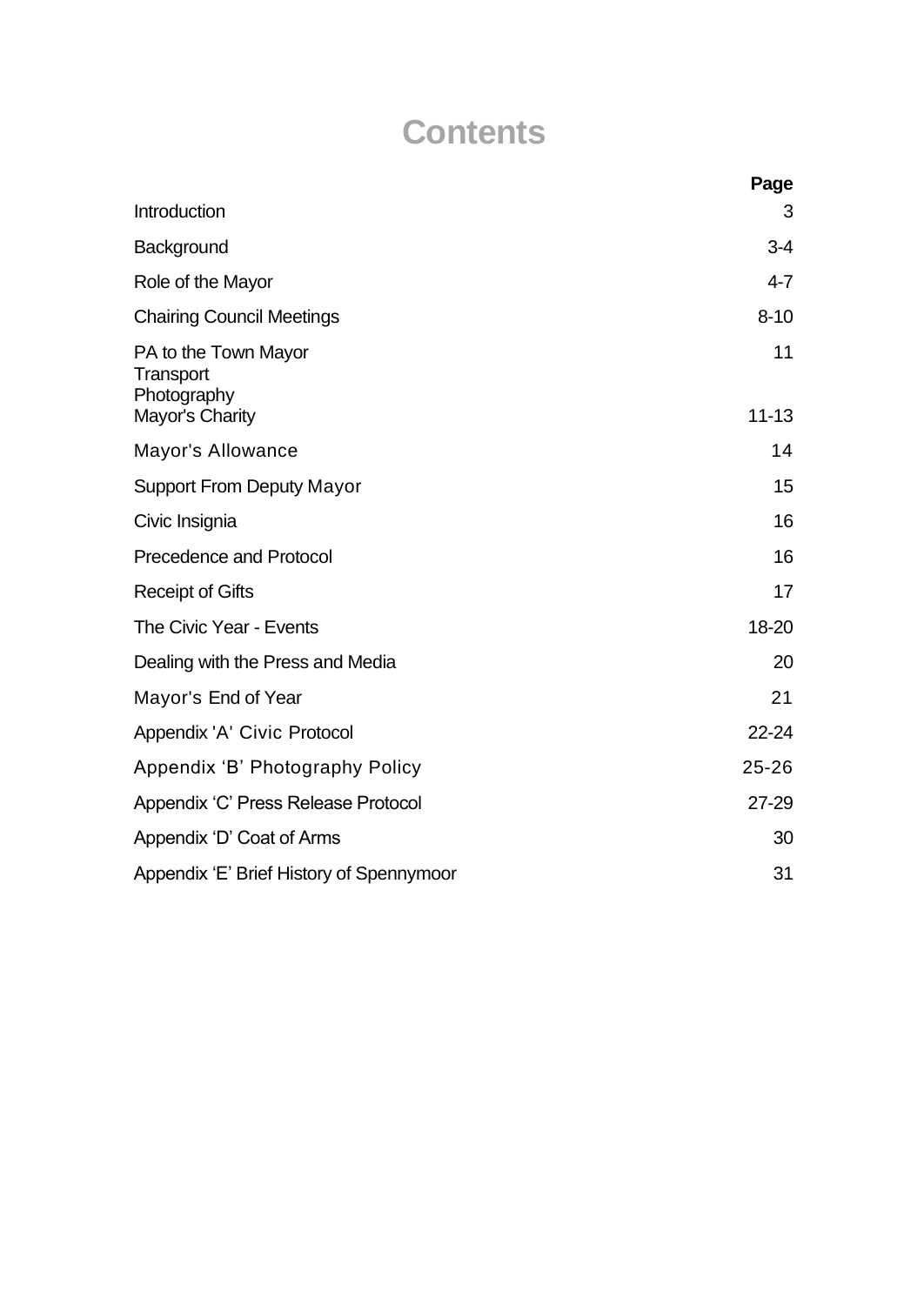## **1. Introduction**

The Information for the Mayoral booklet has been provided to assist Mayors and Deputies to understand their roles and responsibilities and provide some useful information, which may be of assistance when undertaking the civic role.

The Civic Protocol is also included, which assists Mayors and Council staff to apply a consistent approach when dealing with issues connected to the civic function of the Council.

The object of the information is to try to ensure that your civic year runs as smoothly as possible.

Not all eventualities will be covered by this booklet, however, assistance is always available at the Council Offices from the Town Clerk.

#### **2. Background**

#### **Town Mayor**

Section 245 (6) of the local Government Act 1972 gave Parish Councils the power by resolution to give themselves the title of Town Council and the Chairman of a Town Council is entitled to the style of 'Town Mayor'.

(NB - A Town Mayor has the same rights and duties as a local Council Chairman.)

# **A Councillor becoming Mayor**

Being the Mayor is different from being a Councillor. A Mayor, by virtue of the Office, can use his/her position to stimulate community pride, encourage business, promote the voluntary sector, mould social cohesion etc. A Mayor may also have many meetings with dignitaries, endless engagements, late nights, early mornings and is in the public eye for virtually the whole year.

For those chosen, or who are thinking of putting themselves forward for selection, one thing is clear - being Mayor is most different from being a Councillor, as it has different roles, different working hours, different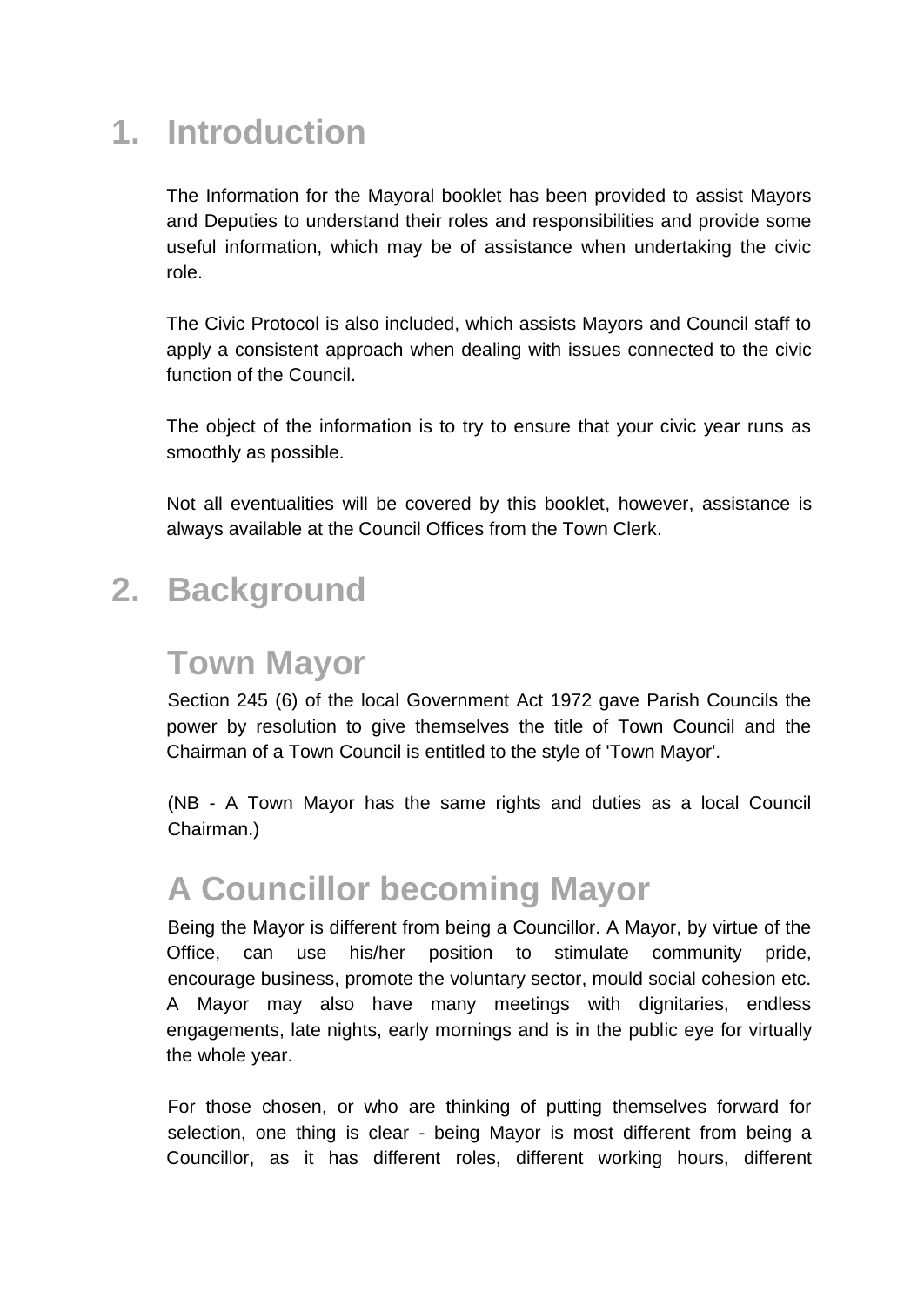restraints etc. However, it is also a hugely enjoyable and rewarding job if entered into in the right spirit.

The Mayor is elected at the Annual meeting in May. A Deputy Mayor is also elected at this meeting. The new Mayor makes the following declaration when accepting the term of office at the Annual Meeting:

*"I, ……………… having been elected to the Office of Mayor for the Town of Spennymoor, hereby declare that I take the said Office upon myself, and will duly and faithfully fulfill the duties thereof according to the best of my knowledge and ability."*

The Mayor's term in office is for one year. During this time, the Mayor continues to be a Member of the Council and presides over the meetings of the Council.

#### **3. Role of the Mayor**

During the Civic year, the Mayor supports a wide variety of events throughout the area. The Mayor receives invitations to all kinds of events and every invitation is considered equally. If the Mayor cannot attend a function, the Deputy Mayor may be asked to attend on his/her behalf.

Duties, which the Mayor may carry out, include:

- Organising events to raise funds for the Mayor's chosen charities;
- Acting as host on behalf of the Council at functions organised by the Council;
- Attending functions within Spennymoor and the region as a ceremonial representative of the Council;
- Undertaking official openings or presentations at places throughout Spennymoor and the region on behalf of the Town Council; and,
- Representing the Council during royal visits to the town.

The Mayor will choose his/her own mayoress/consort. This can be either a partner or fellow Councillor, or a family member or friend.

When representing the Town Council, the Mayor and consort will normally wear the official Chains of Office. The Chains of Office will normally be worn at all official functions within the Town. They are also usually worn at functions outside of the town when invited in an official capacity, although there are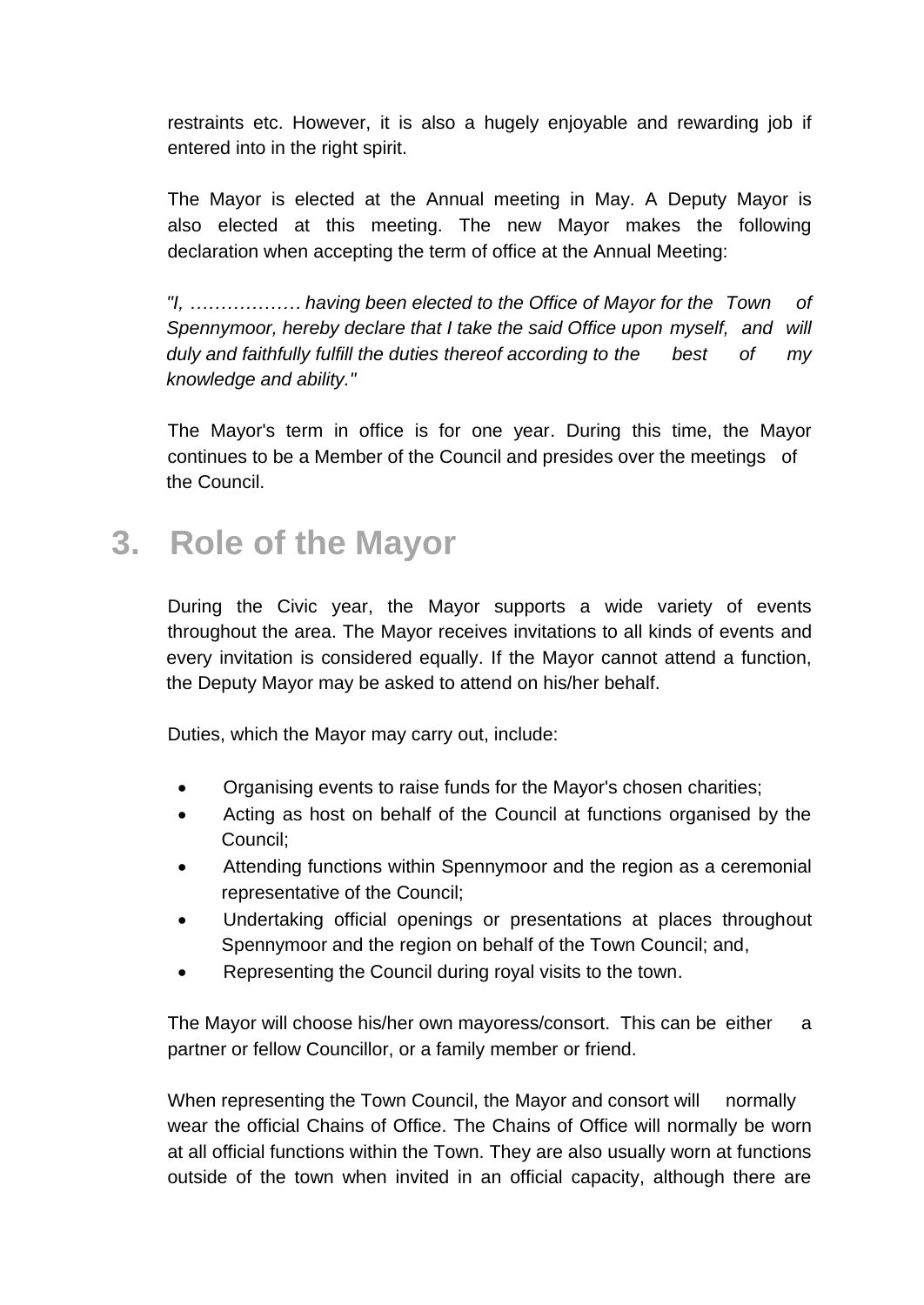some exceptions to this, which are usually specified in the official Invitation.

## **4. Role Profile – the key skills of a Mayor**

## **Leadership**

- Advanced ambassadorial skills to be able to represent the Council in a variety of settings.
- Mentoring to the Deputy Mayor.
- Ability to lead civic ceremonies, promote the civic role and encourage community participation.
- Ability to carry out the role with dignity and gravitas, affording the office of Mayor respect.

#### **Chairing**

- Advanced chairing skills, in order to manage the business of full council meetings.
- Organisational skills.
- Ability to plan and prioritise meetings/events and entrust engagements to the Deputy Mayor.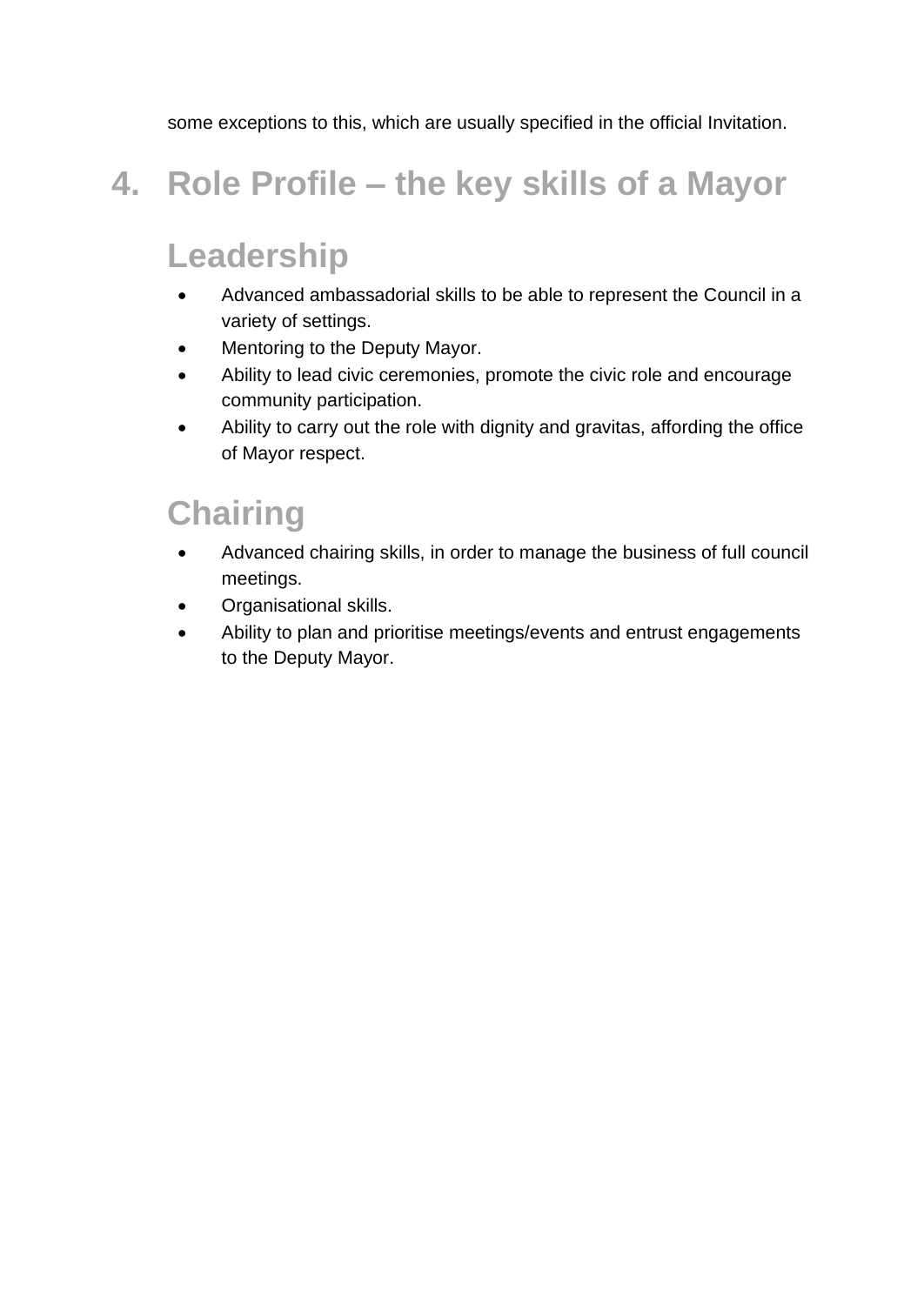| <b>Preparing for the Role: Hints and Tips</b>                     |                                                                                                                                                                                                                                                      |  |
|-------------------------------------------------------------------|------------------------------------------------------------------------------------------------------------------------------------------------------------------------------------------------------------------------------------------------------|--|
| <b>Be Committed</b>                                               | There can be a heavy time commitment. In<br>effect you are giving up a year of your life to<br>council duties. Belief and self-motivation are<br>essential.                                                                                          |  |
| Get your family behind you                                        | Recognise the likely impact on those close to<br>you, especially your partner and/or any family<br>member you have chosen as your Mayoress/<br>Consort.                                                                                              |  |
| Get advice                                                        | Talk to the out-going Mayor about anything<br>and everything to do with the role.                                                                                                                                                                    |  |
| Check and practice your skills                                    | The role requires a different mix of skills from<br>those of a general councillor $-$ particularly in<br>terms of self-presentation and public speaking.<br>Recognise your shortcomings and get some<br>practical training if you think you need it. |  |
| Talk to the Officers                                              | They are there to help you and can advise you<br>on most aspects of the role. Invest some time<br>early on in building good working relationships<br>with the Mayoral support staff in particular.<br>They will be crucial to your success.          |  |
| <b>Read the Council Constitution</b>                              | This contains detailed guidance on the role,<br>protocols, clothing / dress, giving and receiving<br>of gifts etc. This is essential preparation.                                                                                                    |  |
| Check your wardrobe                                               | Ensure that you have sufficient clothes of the<br>right kind, including comfortable footwear, for<br>all occasions. Recognise that you may need to<br>budget for these yourself.                                                                     |  |
| Stay healthy                                                      | Watch what you eat and drink – the hospitality<br>at civic events and functions can have an<br>adverse impact on your diet and health. Try to<br>pace yourself and plan some time out for<br>leisure and exercise.                                   |  |
| distancing yourself from<br><b>Start</b><br>controversial matters | Once you are Mayor you will need to be<br>outside of party politics and non-partisan when<br>chairing meetings. Do not take on the role if<br>you are not prepared to be apolitical for a year.                                                      |  |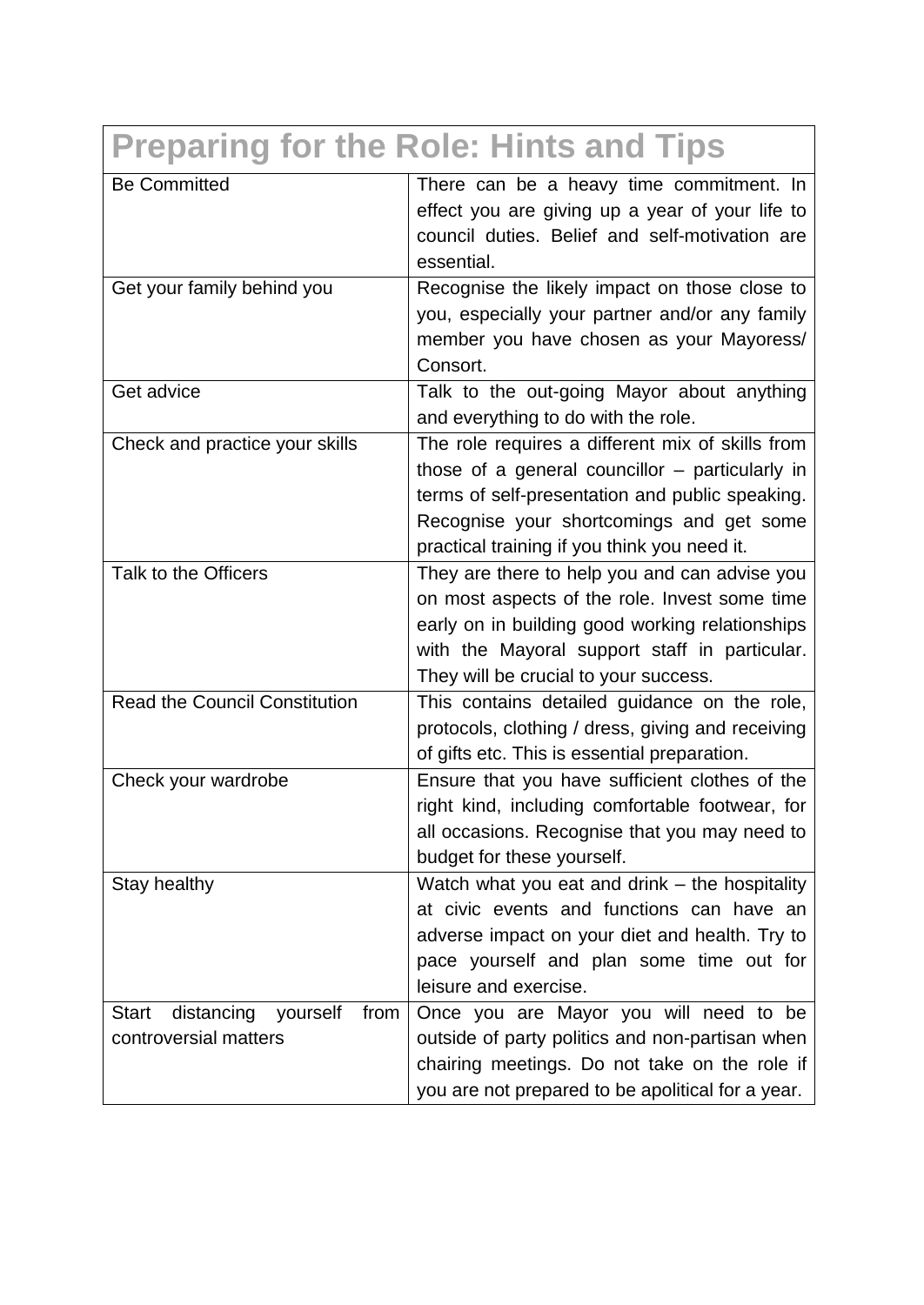# **Team Working and Relationship Building**

- Ability to build strong, effective relationships between the council, its partners and communities.
- Ability to act with political neutrality.
- Tact, diplomacy and the ability to mediate and broker agreement across political groups.

## **Communication**

- Ability to communicate the Council's messages and themes out into the community and to work towards achieving the council's social, economic and environmental aims.
- Advanced listening and public speaking skills and basic speechwriting skills.

## **Knowledge**

- Advanced knowledge of the civic role and responsibilities and the council's Code of Conduct and constitutional arrangements.
- Advanced knowledge and understanding of the customs and beliefs of different cultural groups which make up the diverse community of the council area.

*Adapted from Kirklees MBCs role profile for a Mayor/Deputy Mayor. Extract adapted from 'Joining the Chain Gang' IDEA*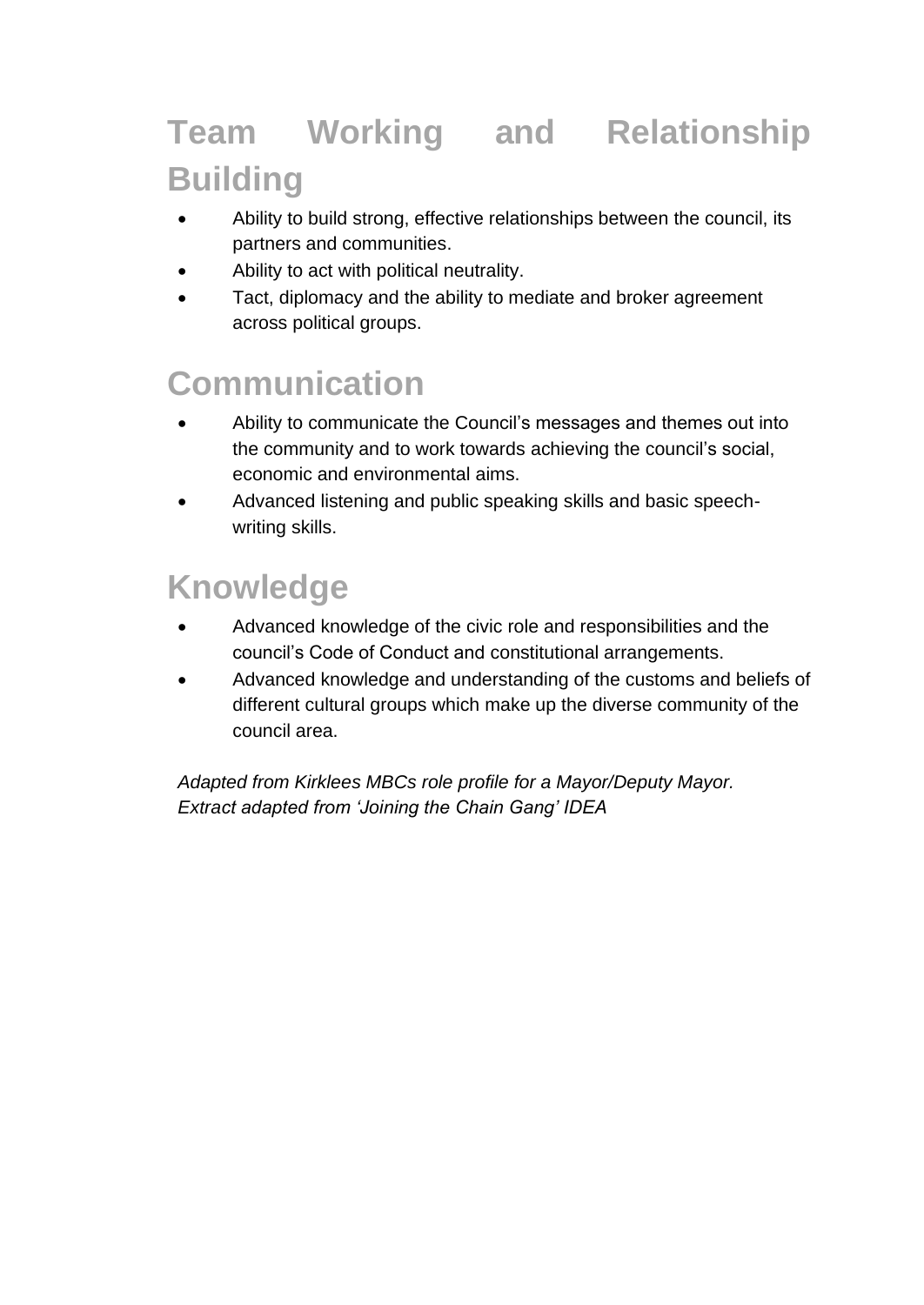# **5. Chairing Council Meetings**

#### **The Basics**

Legally, the primary duty as Town Mayor is to act as Chairman in presiding over meetings of full Council. In this role, you must ensure the proper conduct of meetings in compliance with both the law and the Council's own Standing Orders and procedural rules. You are also required to:

- Determine whether or not to call an extraordinary meeting of the Council; and,
- Exercise, if you wish to, a second or 'casting' vote at council in the event of an equal vote on any issues. In the role, you will be advised by the Town Clerk.

During your term of office, you are expected to remain politically impartial, particularly in relation to sensitive political issues. Your political colleagues should support you in this and respect your neutrality, enabling the office of Mayor to be seen as 'above politics'.

## **Effective Chairing**

Council meetings are a mainstay of the political management process and it is your job to ensure that the business of the Council is conducted effectively in the Council Chamber.

There are no hard and fast rules about how you chair a Council meeting. The approach you take and the style you adopt will depend largely on the nature of the meetings, the people involved and your own personality.

One of the key tasks, however, will be to encourage participation and prompt discussion. This is primarily about creating the best conditions for others to engage in debate. Only through dialogue can you understand what people think and where they stand on any given subject.

Chairing Council meetings can sometimes be a demanding process because of the personalities involved. People respond in different, sometimes unpredictable, ways when trying to convince others of their point of view – particularly when this is overlaid with the essential politics of local government. Arguments are common and conflict is not unusual. This is true enough in one to one situations, but is particularly so in meetings.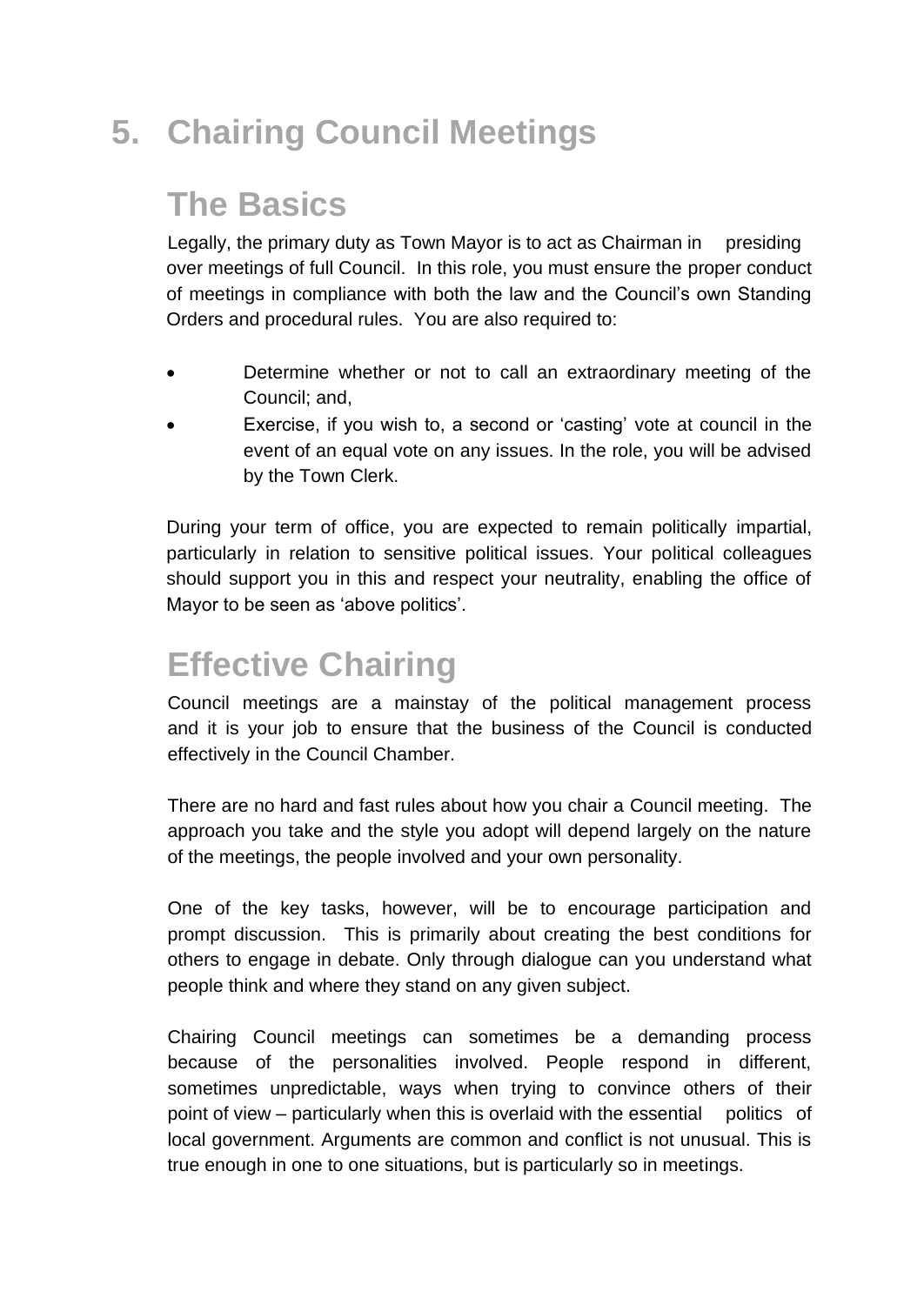Recognising that people often behave differently in committees can help you, tactically, to be more effective in chairing meetings. Much of this is about watching and listening to group behaviour and exercising your own judgement about when to intervene and when to sit back as discussions unfold and people exchange views or come into conflict.

For example:

- Who is contributing the most and least to the Council's debates are they aware of it and could you challenge them?
- Who are the silent members  $-$  is their silence about dissent or fear and could your intervention encourage them to be more vocal?
- What is the atmosphere in the council chamber  $-$  could you mediate to create more congenial conditions?
- Have the discussions reached a sticking point  $-$  could you broker some negotiation or compromise to move things forward?

As well as dealing with the inevitable political wrangling, you must remain impartial in dealing with the personalities involved. By being seen to be firm but even-handed in your chairing role, you should be able to articulate the areas of common ground that can help in building consensus on the contentious issues.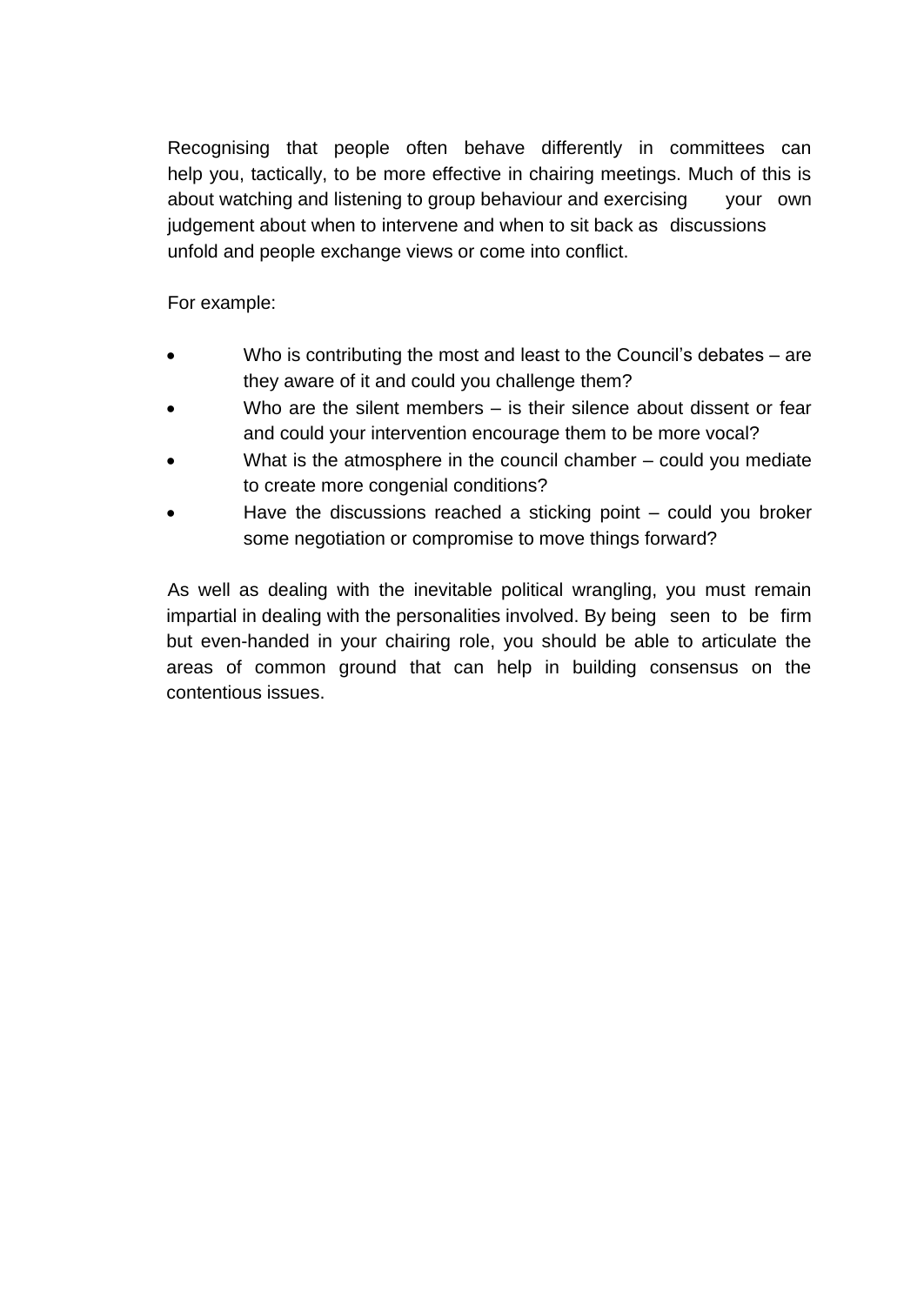# **Chairing Council Meetings: Hints and Tips**

| Be seen as apolitical             | Be firm, but fair - with all sides. Look in |
|-----------------------------------|---------------------------------------------|
|                                   | all directions when inviting contributions  |
|                                   | and note who is waiting to speak.           |
| Know your Standing Orders         | Without having to look them up -            |
|                                   | particularly those related to the rules of  |
|                                   | motions,<br>debate,<br>seconders,           |
|                                   | amendments, voting, points of order and     |
|                                   | personal explanations.                      |
| Keep to time                      | Be punctual, stick to the agenda and        |
|                                   | don't let individual members 'highjack'     |
|                                   | the debate.                                 |
| Be attentive to the subject under | Prepare well and read the agenda            |
| discussion                        | papers thoroughly. Know what the 'hot       |
|                                   | topics' are and the points of likely        |
|                                   | contention.                                 |
| Have pre-meetings with officers   | Get to know what is really going on         |
|                                   | behind the scenes so that you can           |
|                                   | distance yourself from the contentious      |
|                                   | issues.                                     |
| Be human                          | Keep calm, remain tolerant and<br>be        |
|                                   | polite. Remember that a<br>Ωf<br>sense      |
|                                   | humour can help in the right situations.    |
|                                   | Facilitate don't dominate.                  |
| Use the support available         | Ask for the advice of your officers if you  |
|                                   | feel exposed.                               |
| Start distancing yourself from    | Once you are Mayor you will need to be      |
| controversial matters             | outside of party politics and non-partisan  |
|                                   | when chairing meetings. Do not take on      |
|                                   | the role if you are not prepared to be      |
|                                   | apolitical for a year                       |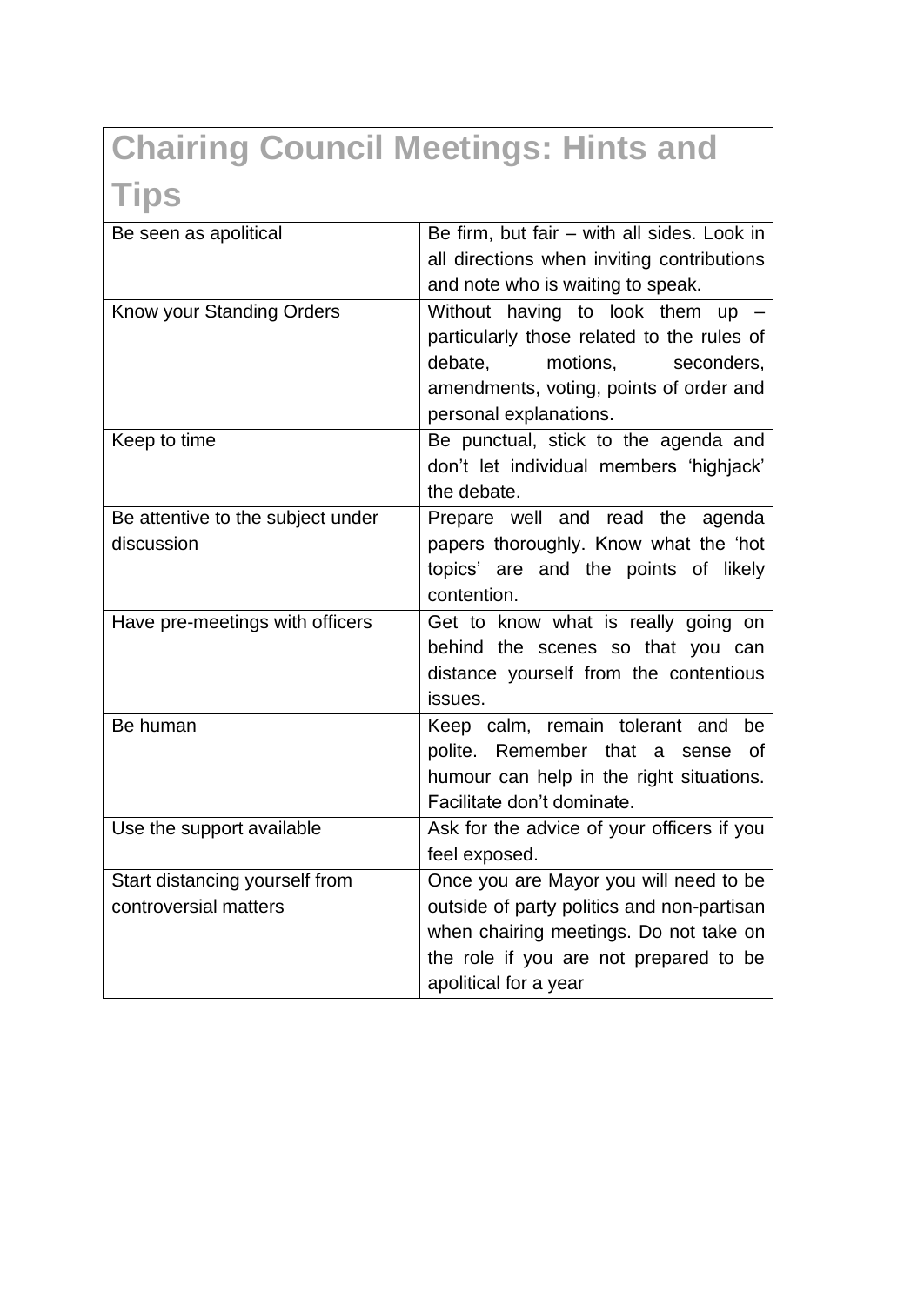# **6. Personal Assistant (PA) to the Town Mayor**

The Mayor is supported in his/her office by the PA to the Town Mayor. The PA to the Town Mayor is an employee of the Town Council who, as well as being the PA to the Town Clerk, assists the Mayor with organising their term in office. This position involves arranging a meeting with the new Mayor once elected at the Annual Meeting to arrange the Civic Year, i.e. dates and venues of functions. Once the Civic Year is arranged, the Chairmen/Mayors of other local authorities are notified of the dates to ensure that no other events take place on the same dates.

The PA to the Town Mayor receives invitations for the Mayor and liaises with the Mayor before accepting/declining invitations, a diary is kept in the Town Council Offices of all events the Mayor is attending and the Mayor will always receive a copy of the invitation for information.

If the Mayor is unsure of anything or requires some guidance, then this should first be raised with the PA to the Town Mayor, who will provide the necessary information, occasionally this may also require the assistance of the Town Clerk.

## **7. Transport**

The PA to the Town Mayor is responsible, where necessary, for arranging transport to the events.

It is normal practice for the Mayor to use their own transport (if available) for appointments. Mileage claim forms should be completed on a monthly basis.

On some occasions it may be necessary to use a taxi for transport to events, this is kept to a minimum but is sometimes unavoidable.

#### **8. Photography**

The PA to the Town Mayor is responsible, where necessary for arranging for the attendance of the Town Council's photographer in line with the Photography Policy (APPENDIX A).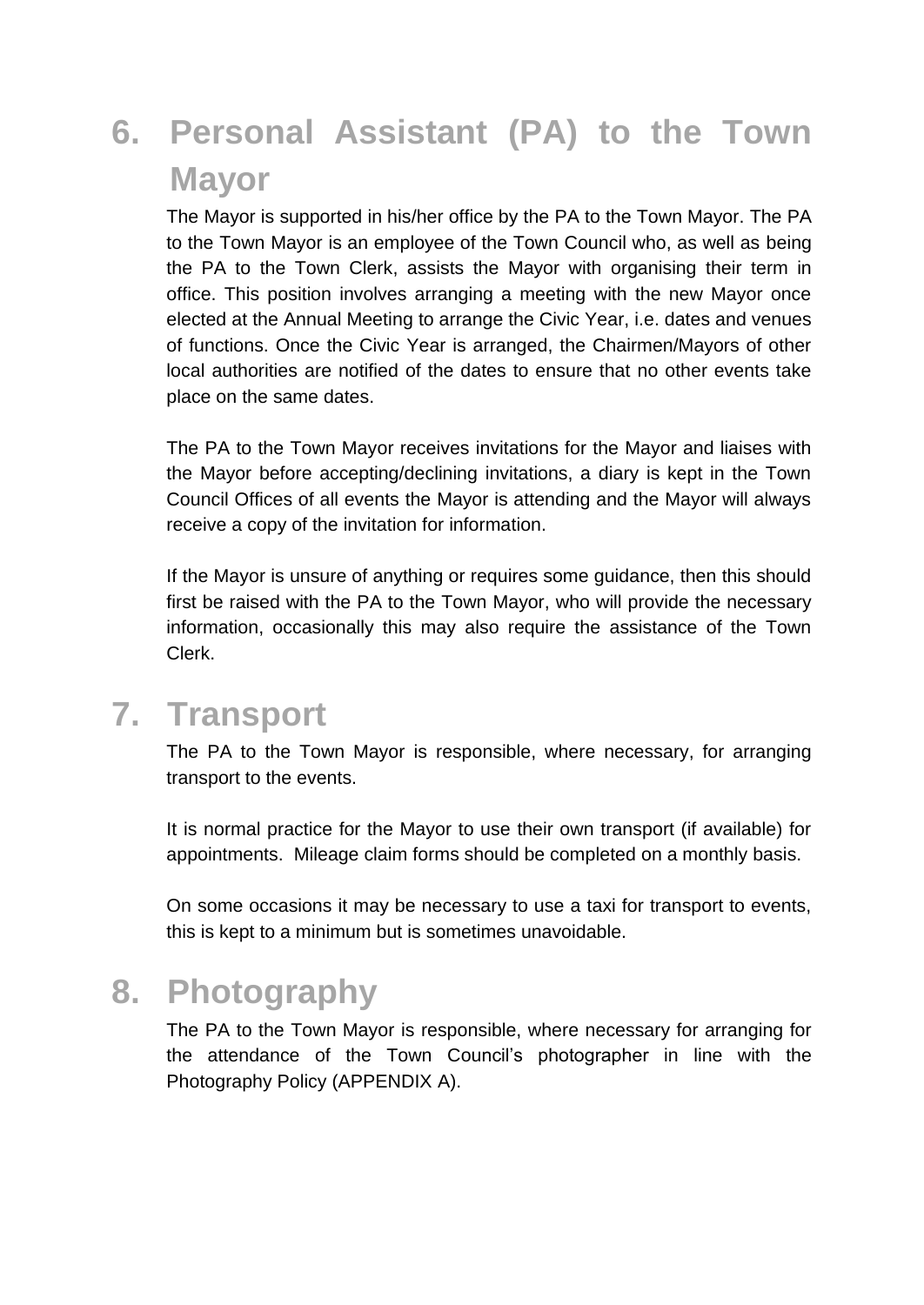## **9. Mayor's Charity**

The Mayor's Charity traditionally raises funds for local charities. It is advisable to choose the charity or charities to be supported at an early stage. The Mayor may decide on either one main charity to support or two or three local charities or good causes.

It is common to announce the chosen charity at the Annual Meeting when the Mayor is elected.

The main contribution you can often make as Mayor is to raise the Charity's profile rather than actually raising money.

Support will be given by the Council's Finance and Administration Team through the PA to the Town Mayor. The Town Mayor is also supported by Council colleagues through the Civic Initiatives and Honours Subcommittee. It may also be appropriate for the Town Mayor to enlist the support of informal groups of helpers.

The chosen charity/charities will be notified, and all funds raised at the events to be held by the Mayor will be donated to the chosen charity/charities at a presentation to be held at the end of the Mayor's year in office.

Funds raised for the Mayor's charities cannot be used for any other purpose other than as a donation to the charity identified when the funds were raised, save for to cover all reasonable costs to raise the funds.

Charity events vary with individual Mayors but will usually include:

- Mayor/Mayoress At Home
- Charity Evening
- Civic Dinner
- The Town Quiz

Other events may be organised by local organisations, clubs or institutions, with proceeds given to the Mayor's Charity. If the Mayor wishes to hold his/her own charity night, then he/she must discuss the proposal with the Lead Member for Indoor Services and Town Clerk to be clear as to the full implications of so doing.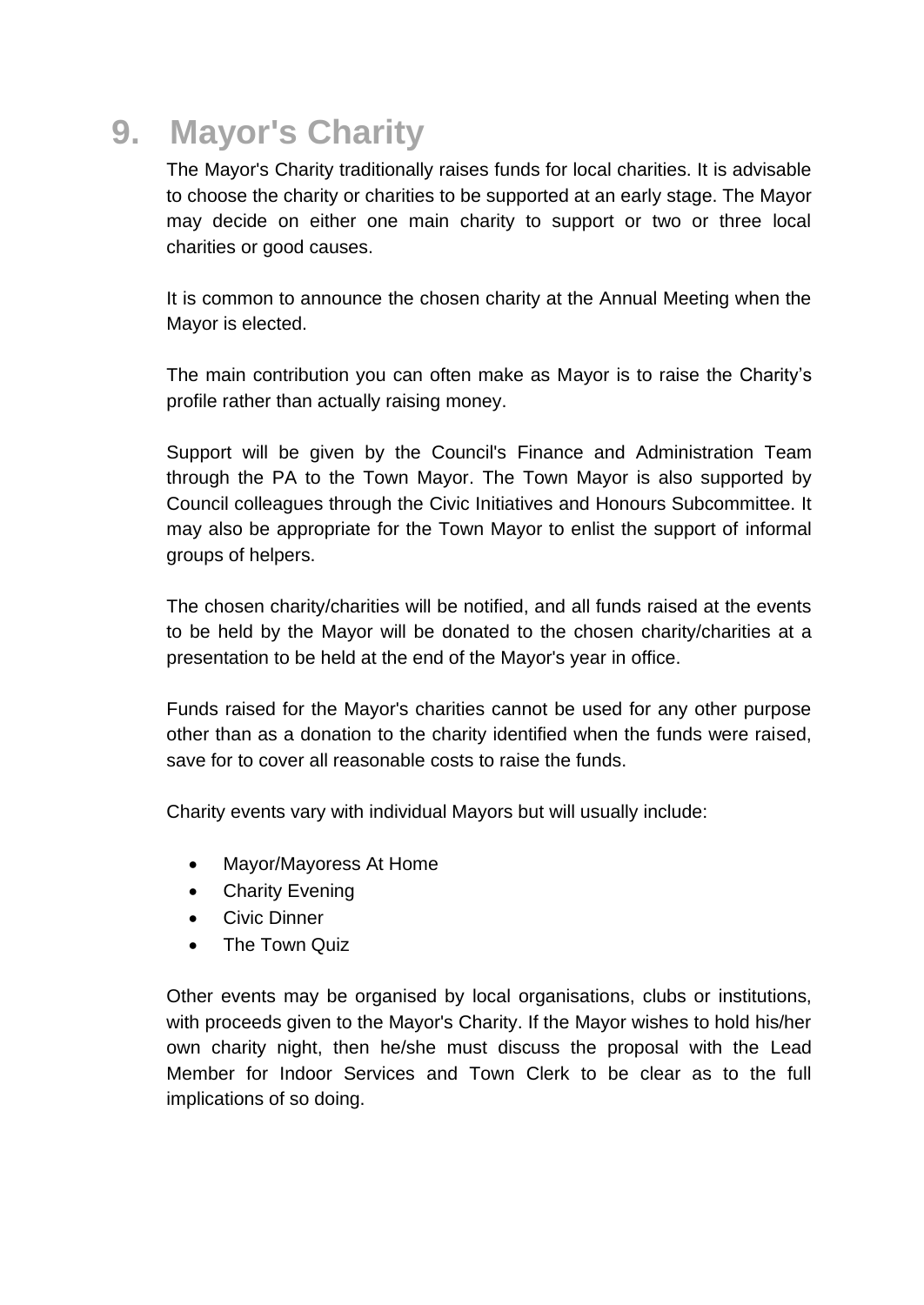## **10. Donations**

To enable the Mayor to raise funds for local charities, the Council relies on local businesses donating prizes to be used in raffles and tombola's.

Although many businesses do support the Mayor's Charity, there are still those who will not donate prizes. The Mayor often feels it necessary to visit local shops, pubs and businesses around the town to ask for prizes as sometimes the local shop owners/businesses prefer a more personal approach and have in the past been more likely to support the charity.

#### **11. Cheque Presentation**

The Mayor announces the total amount raised for his/her charity at the Annual Meeting and presents the cheques to the charities nominated to receive the funds raised throughout the year. Local press are invited to attend but, if absent, photographs are taken and press releases sent to local newspapers for their use.

## **12. Mayor's Allowance**

The Mayor may be paid an allowance to meet the expenses of his office (LGA 1972, ss 15(5) and 34(5)). The Local Government Act does not stipulate the type or category of expenditure for which the Mayor may use the Civic Allowance. However, it is commonly described as recompense for the expenses of maintaining the dignity of the office.

The allowance (£3,500) will be paid following the Annual meeting through the payroll system and therefore subject to PAYE.

Furthermore, general items for which the allowance can be used include:

- Clothing
- Partner's clothing
- Donations to charities
- Collections
- Personal hospitality (including lunches and dinners)
- One-off events held by the Mayor

It should be noted that the purchase of the above items would not qualify the expenditure for tax-deductive purposes; it merely suggests that the items relate to maintaining the dignity of the office.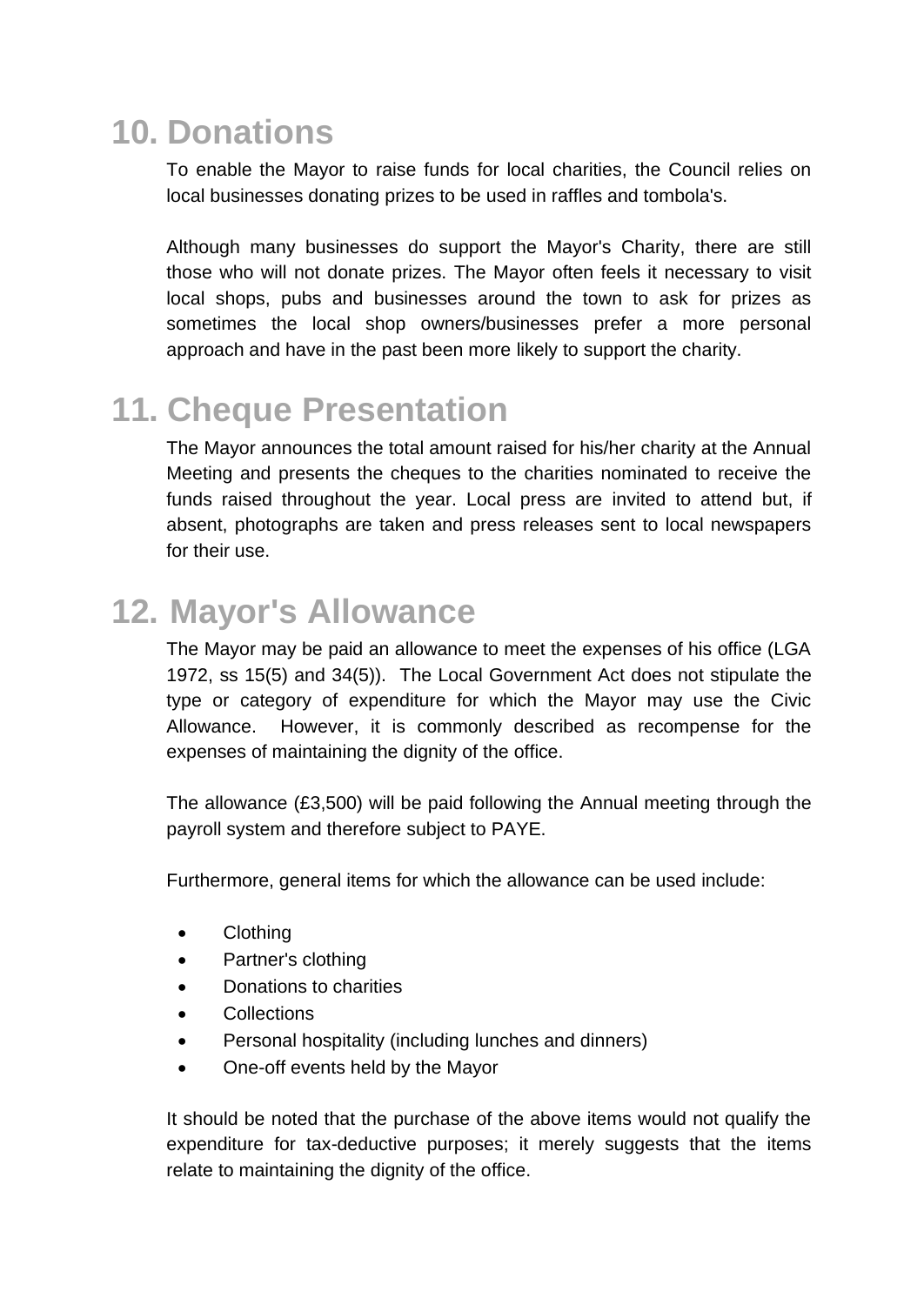The Mayor has a number of budget headings within the precept to cover the duties of the Mayor, these are currently:

- Mayor's Allowance
- Civic Ball
- Mayor's At Home
- Civic Service
- **Carol Service**
- Photography

It is important for the Mayor to plan the use of the allowance over the year. Once the budget level has been reached, no payments can be made or further orders placed by Council staff.

## **13. Support by Deputy Mayor**

The Member elected as Deputy Mayor will support the Mayor throughout the year by representing the Council when the Mayor is unable to.

If the Mayor is not present at a Council meeting, the Deputy Mayor must preside.

In effect, the Deputy Mayor has no standing as Deputy Mayor when the Mayor is present but assumes the precedence and standing of the Mayor when he/she is acting in the absence of the Mayor.

The Deputy Mayor should not wear their Chain of Office in the presence of the Mayor of Spennymoor. (see Civic Protocol - Appendix 'A')

Invitations to the Deputy Mayor should be dealt with as follows:

- Invitations to functions should not be sent to (or solicited by) a Deputy Mayor. The Deputy Mayor should not attend functions in his/her own right but only when deputising for the Mayor
- All invitations should be sent for consideration to the Mayor as First Citizen and if the Mayor cannot attend, it may be appropriate to 'pass down' an invitation. However, this should be by no means automatic or desirable
- On the rare occasion when the Deputy Mayor is invited to a function in his/her own right, there should be a clear procedure whereby the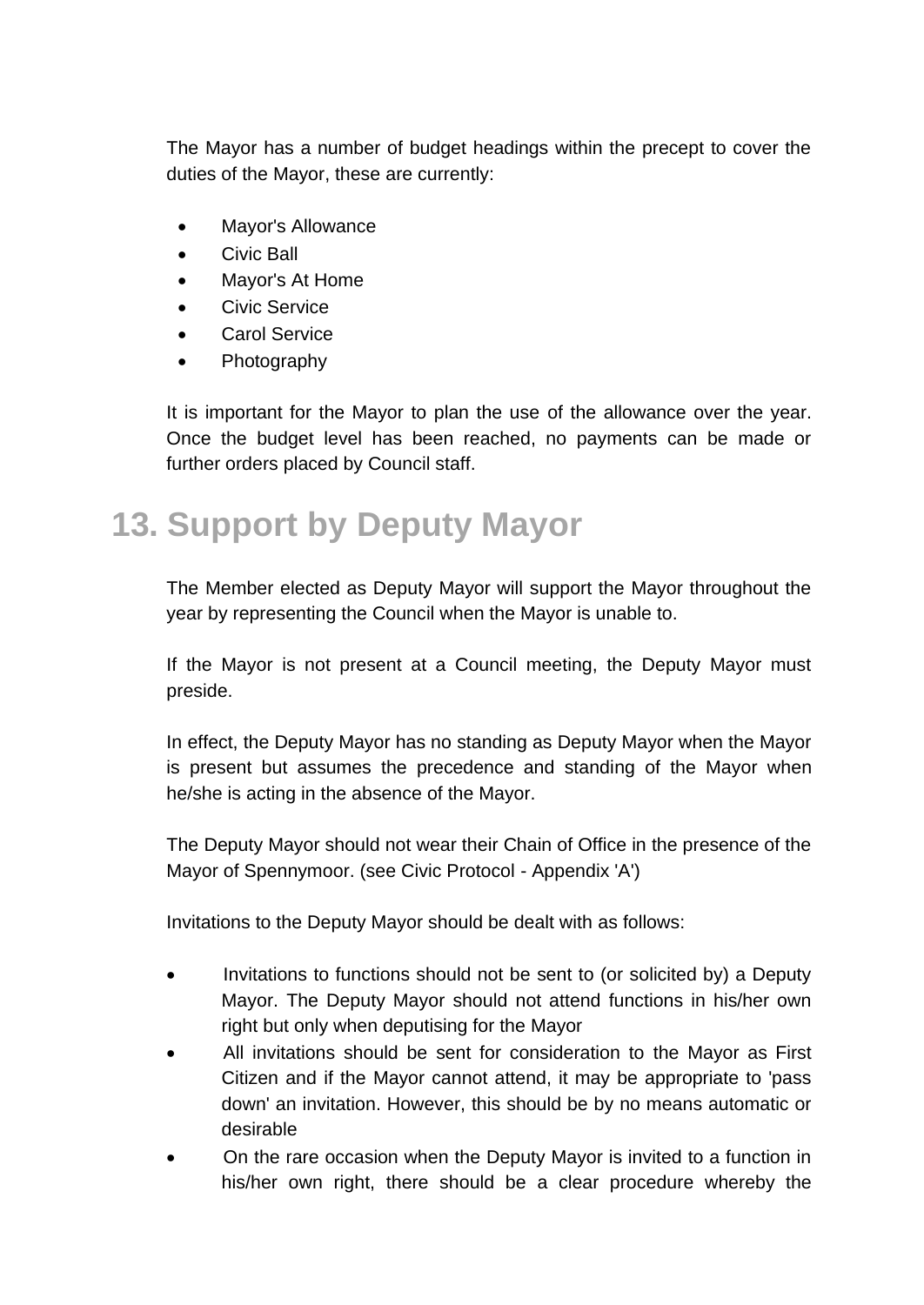invitation is shown formally by the PA to the Town Mayor to the Mayor, in order that there is no misunderstanding

#### **14. Civic Insignia**

The Mayor's chain of office is the outward sign of the civic office held, i.e. its insignia.

The Mayor should not wear the civic insignia in another area without express permission from the Council of that area.

Civic chains should **never** be worn with a military uniform. However, a Mayor who is a member of the clergy may wear full canonicals with the chain over the gown. Similarly, the chain may be worn over academic dress.

Safety of the Chain – a separate protocol will be issued to the Mayor upon taking up their year of Office.

#### **15. Precedence and Protocol**

#### **Town Mayor**

A formal distinction has to be made between the style of address of a Mayor and that of a Town Mayor. It is suggested that, at least in the presence of the County Chairman, Town Mayor's should be addressed as 'Mr/Madam Town Mayor'.

NB - a female Mayor is not a Mayoress.

Precedence and protocol for visits and events is often set by custom and practice, with the exception of royal visits.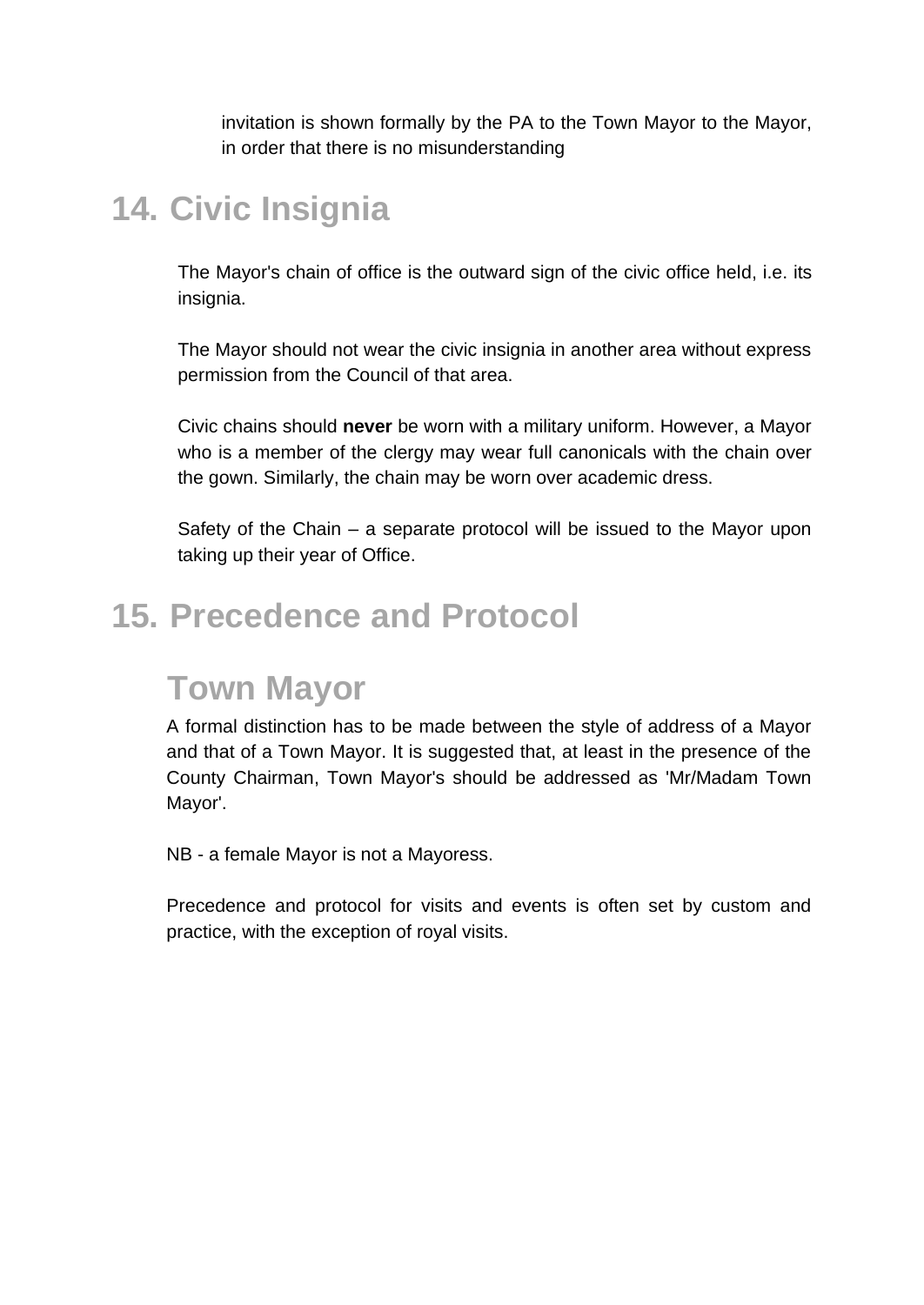## **16. Receipt of Gifts**

In the course of the duty of being Mayor, often gifts will be offered to the Mayor. It is suggested that all Members should treat with extreme caution any offer of a gift, favour or hospitality that is made to them personally.

The Code of Conduct requires Members, including Mayors, to register any gifts or hospitality worth £50 or over that are received *in connection with their official duties as a Member* and the source of the gift or hospitality.

You are personally responsible for all decisions connected with the acceptance or offer of gifts or hospitality and for avoiding the risk of damage to public confidence in local government.

You must register the gift or hospitality and its source within 28 days of receiving it.

The register to record such gifts will be kept by the Town Council and Durham County Council's Monitoring officer, but it is your duty to complete the declaration.

Be aware that this will now be a *personal interest.* If a matter under consideration is likely to affect a person who gave you a gift or hospitality that is registered.

Gifts in the form of cash donations towards the Mayor's Charity should always be passed to the PA to the Town Mayor for banking as soon as practically possible and formal acknowledgement and thanks.

Similarly gifts of prices for raffles/tombolas etc. should always be passed to the PA to the Town Mayor as soon as practically possible for safe-keeping, formal acknowledgement and thanks.

If in doubt, consult the Town Clerk.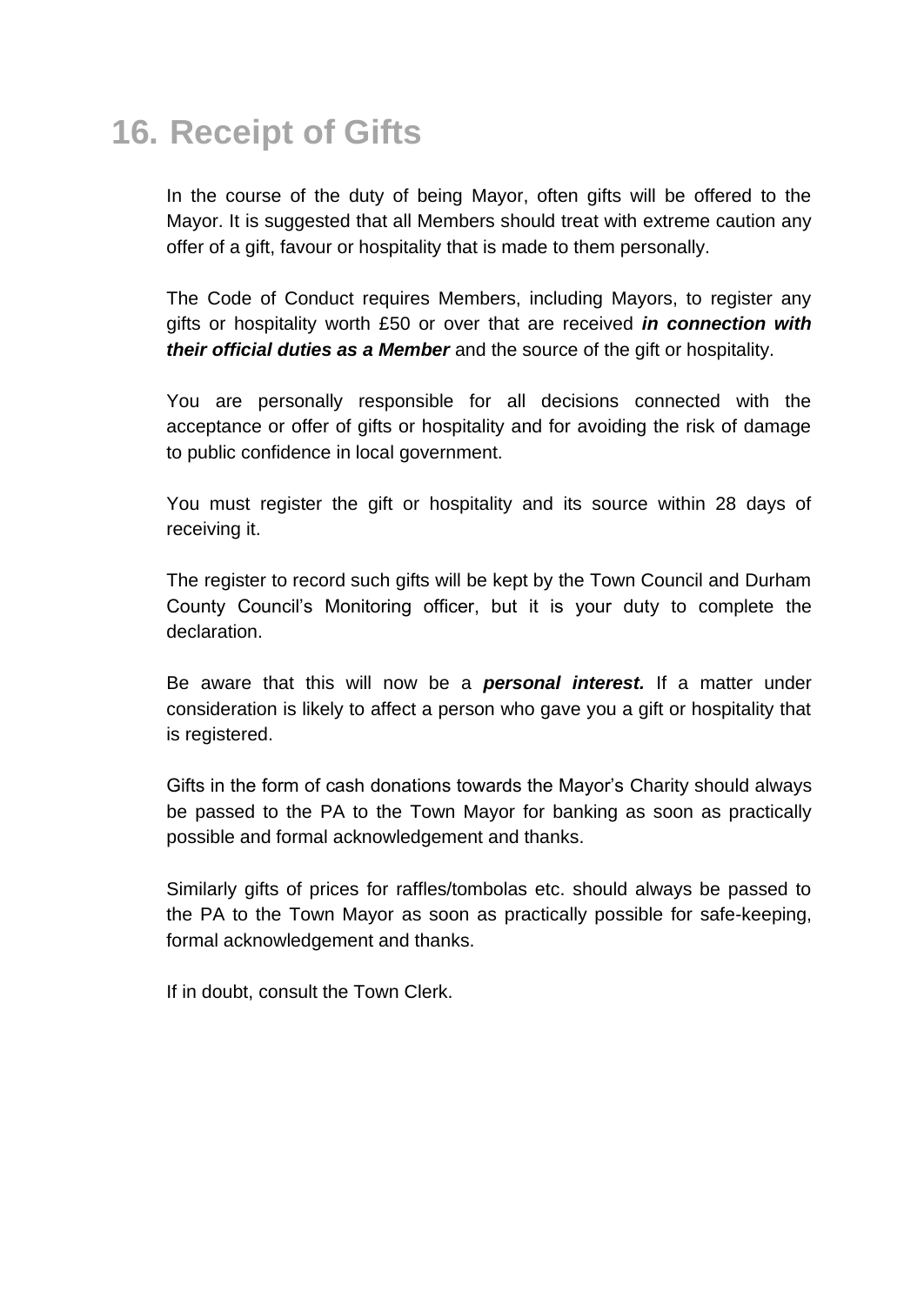## **17. The Civic Year – Events**

Below is a list of typical events, which are organised during the Mayor's Year in Office. These dates are discussed and arranged during a meeting of the Civic Initiatives and Honours Subcommittee at the beginning of each new year to suit the Mayor's diary.

## **Civic Service**

The Civic Service is held in one of the town churches according to the Mayor's denomination. Consultation for the date of the Service is carried out by a meeting with the Vicar/ Father of the church.

The Civic Service is usually held during September.

Civic Dignitaries from the Council's designated list together with colleagues, friends, family and members of the public who have participated in the service, are invited and partake of refreshments at the conclusion of the service.

#### **Mayor/Mayoress "At Home"**

This event has normally been the first event in the Mayor's Calendar, held traditionally during June/July.

It takes the form of a reception in the Main Hall to which all organisations are invited to send representations together with Civic Dignitaries and Members of the Public - light refreshments are provided and a tombola/raffle is held to raise funds for the Mayor's Charity Appeal.

## **Civic Carol Service**

This is organised by a representative of the Salvation Army and the Church Council is asked if anyone from the Spennymoor Churches is available to participate in addition, includes an item by a local school of the Mayor's choice. Civic dignitaries, guests and members of the public are invited to join the Mayor to celebrate Christmas.

Following the service, refreshments are provided for everyone who has attended the event.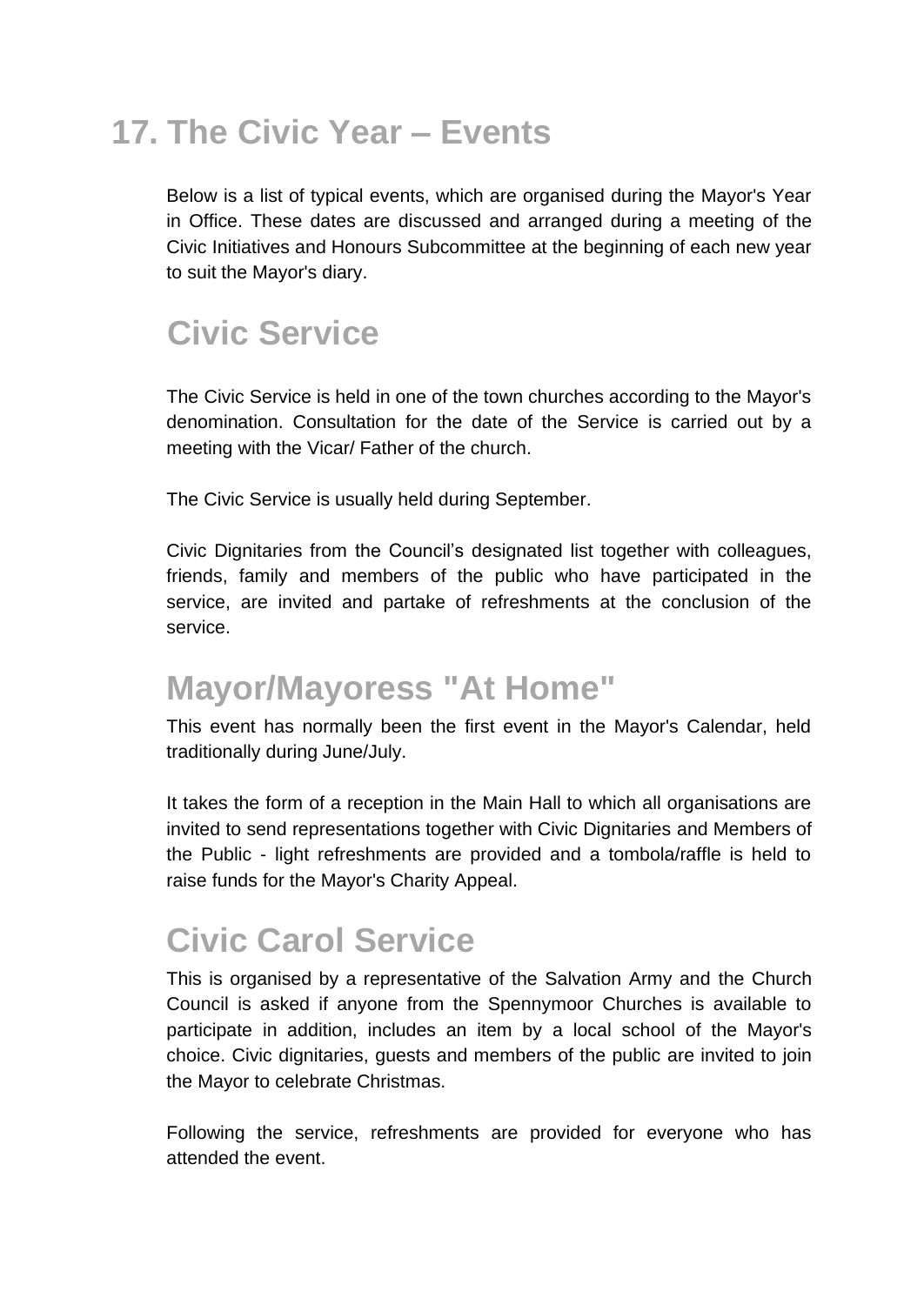# **Civic Ball**

The Civic Ball is the highlight of the Mayor's year, is held in the Town Hall, and is attended by Civic Dignitaries, Councillors and Supporters.

The date of the Ball has usually been the first Friday in December.

# **The Town Quiz**

The Town Quiz is an established annual event hosted by the Council and Mayor in conjunction with local businesses and organisations, who compete for the Town Quiz Trophy. This event is typically organised in Spring and is usually the final event of the Civic Year.

## **Other Events**

Various miscellaneous events are attended by the Mayor, examples of which are listed below:

- Fireworks Display
- Switch On of Christmas Lights and Opening of Santa's Grotto
- $\bullet$  50<sup>th</sup>/60<sup>th</sup> Wedding Anniversaries Presentation of Flowers/gifts; 80<sup>th</sup> Birthdays etc.
- Opening of Fayres/Garden Parties/Coffee Mornings Presenting Awards and Prizes to individuals and organisations
- Entertaining guests and visitors at the Council Offices
- Town Council's Allotment Competition Judging
- Town Council's Front Garden Competition
- Town Show
- **Art Exhibitions**
- Attending and meeting Royal Visitors to the Town

# **Miscellaneous Events outside of the Town**

The Mayor is invited to a number of events organised by Civic Dignitaries from the surrounding areas (see Appendix 'D') ie: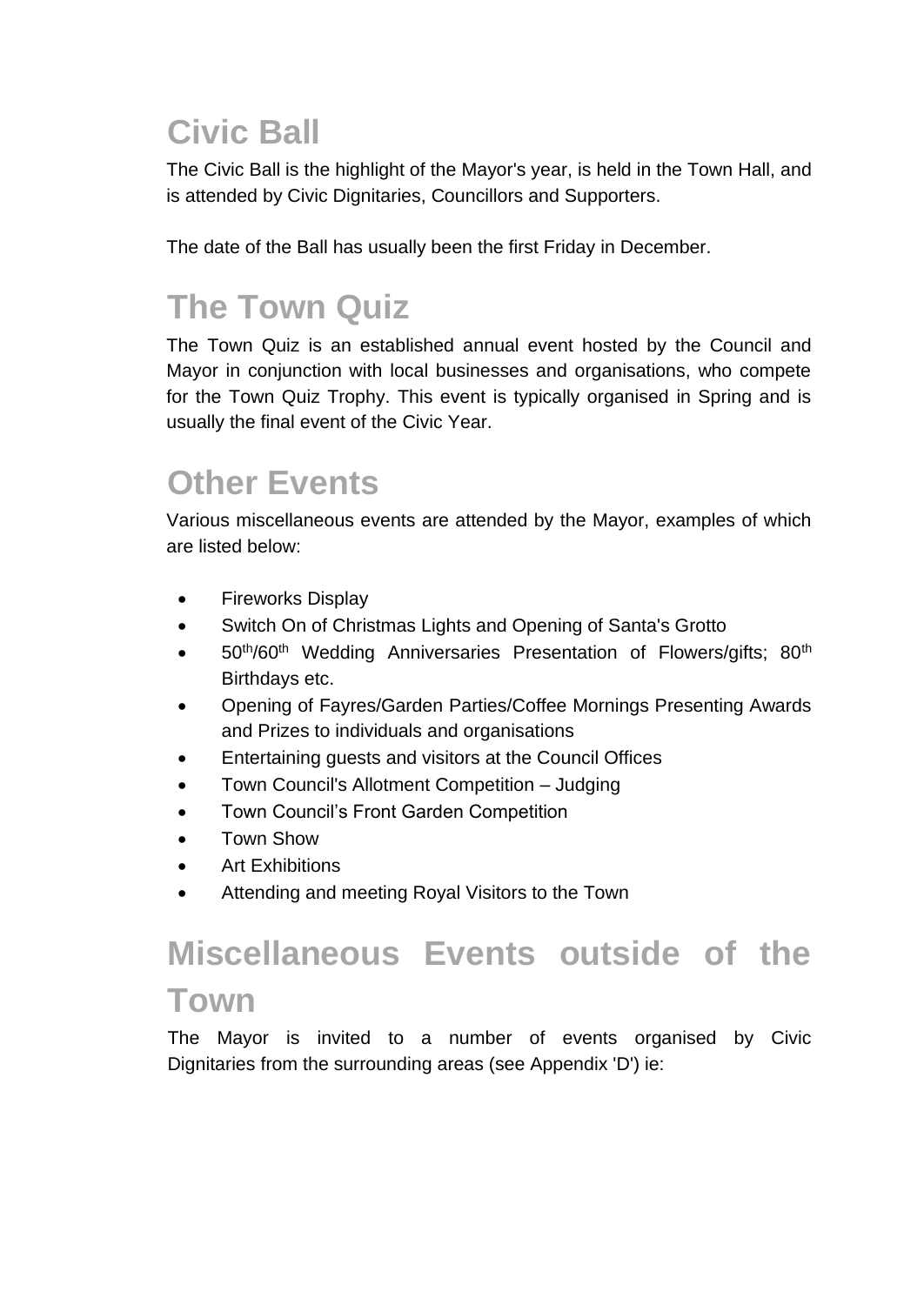Events such as:

- Civic Services
- Civic Carol Services
- Civic Dinners
- Charity Evenings (Concerts, Ceilidh, Cabaret Nights)

## **18. Dealing with Press and Media**

The Town Council has indicated in the Press Release Protocol how relations with the media should be conducted (extract below) (full copy APPENDIX E).

## **Information**

There are two types of press release

## **1) Official Council Press Releases**

An official council release is made on behalf of the Council as a whole; it will be written by the Town Clerk and issued by the office. It is nonparty political and many include a quote from the Leader or Chairman/Vice-Chairman of the relevant Committee. Any such press release must be agreed with the Leader.

# **2) Councillor Press Releases**

Councillors' press releases are personal and are written and issued by the Councillor responsible, or a nominated person in their party. This release may or may not be political and should NOT include the name of a Council Official or Officer, or a council telephone number as a point of contact. It would be beneficial for copies of intended releases, especially those of a factual nature, to be provided to the Town Clerk for verification purposes.

Councillors seeking advice can either contact the Town Clerk or Monitoring Officer.

If the Mayor wishes to make a statement to the media it should be cleared with the Town Clerk.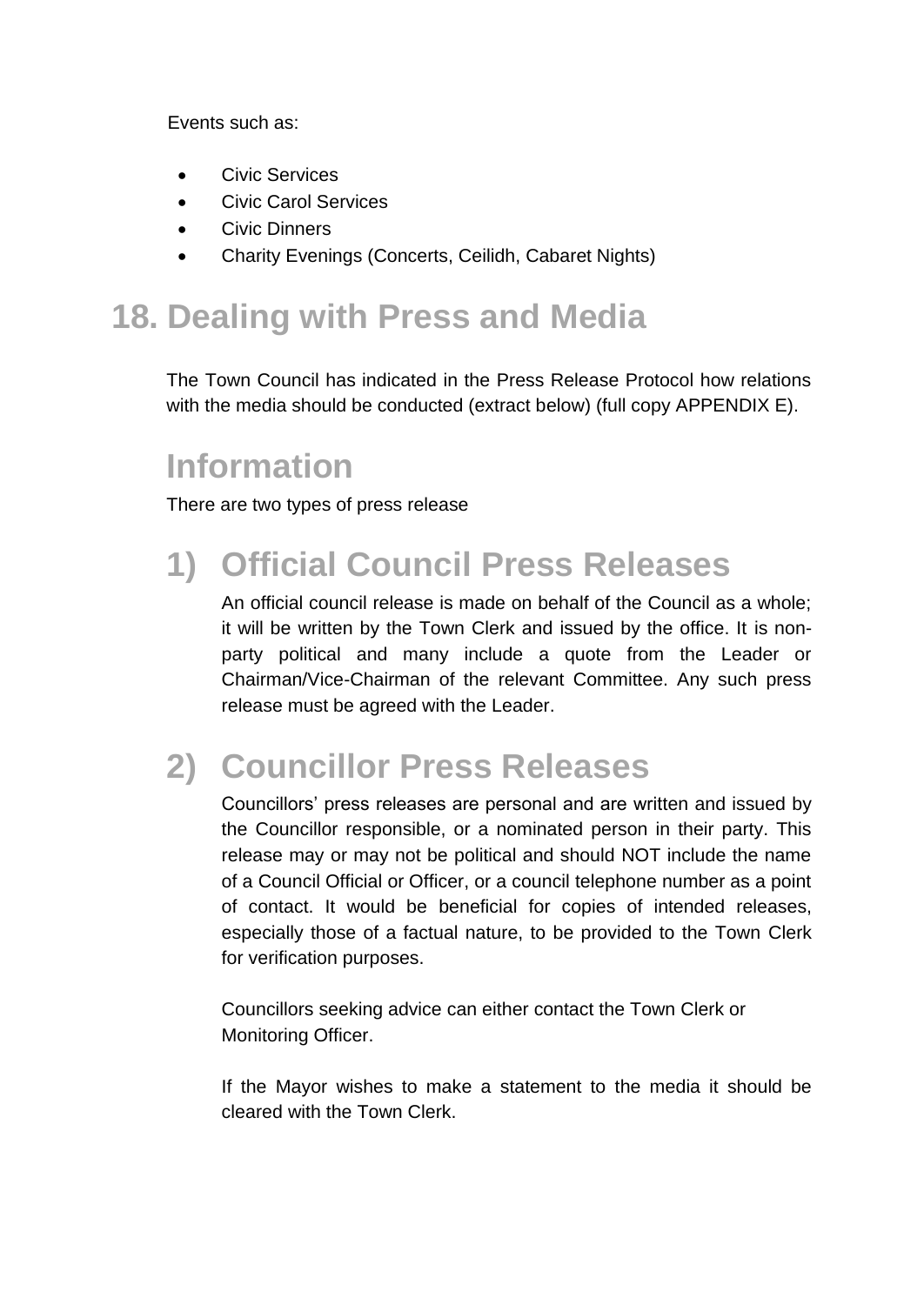# **Handling the Media – Hints and Tips**

Do not respond to press calls out of the blue – ask for background and the deadline – then respond. Identify key messages and good, punchy, quotations that can be presented to the media.

Do not point the finger, complain or consistently say 'no comment' – you may get a bad reputation. Build a long-term relationship with the media, e.g. write features and suggest news stories.

Do not use jargon, council-speak or inflammatory words – these might come back to haunt you. Act quickly and have a consistent approach to media handling – be honest, concise and helpful.

# **19. Mayor's End of Year**

The outgoing Mayor needs to consider a number of matters:

- Thanks to all who have helped during the year, is always welcome
- Thanks to the Mayor's personal support people partner, family, friends, etc
- Thanks to the Deputy Mayor for support and assistance
- Thanks to the Mayor's Charity supports, those Councillors who have helped - and anyone else
- Talking to the successor, when announced, giving advice and information

The Mayor will also be given a selection of photographs, which have recorded the Mayor's activities over the preceding year, in a folder.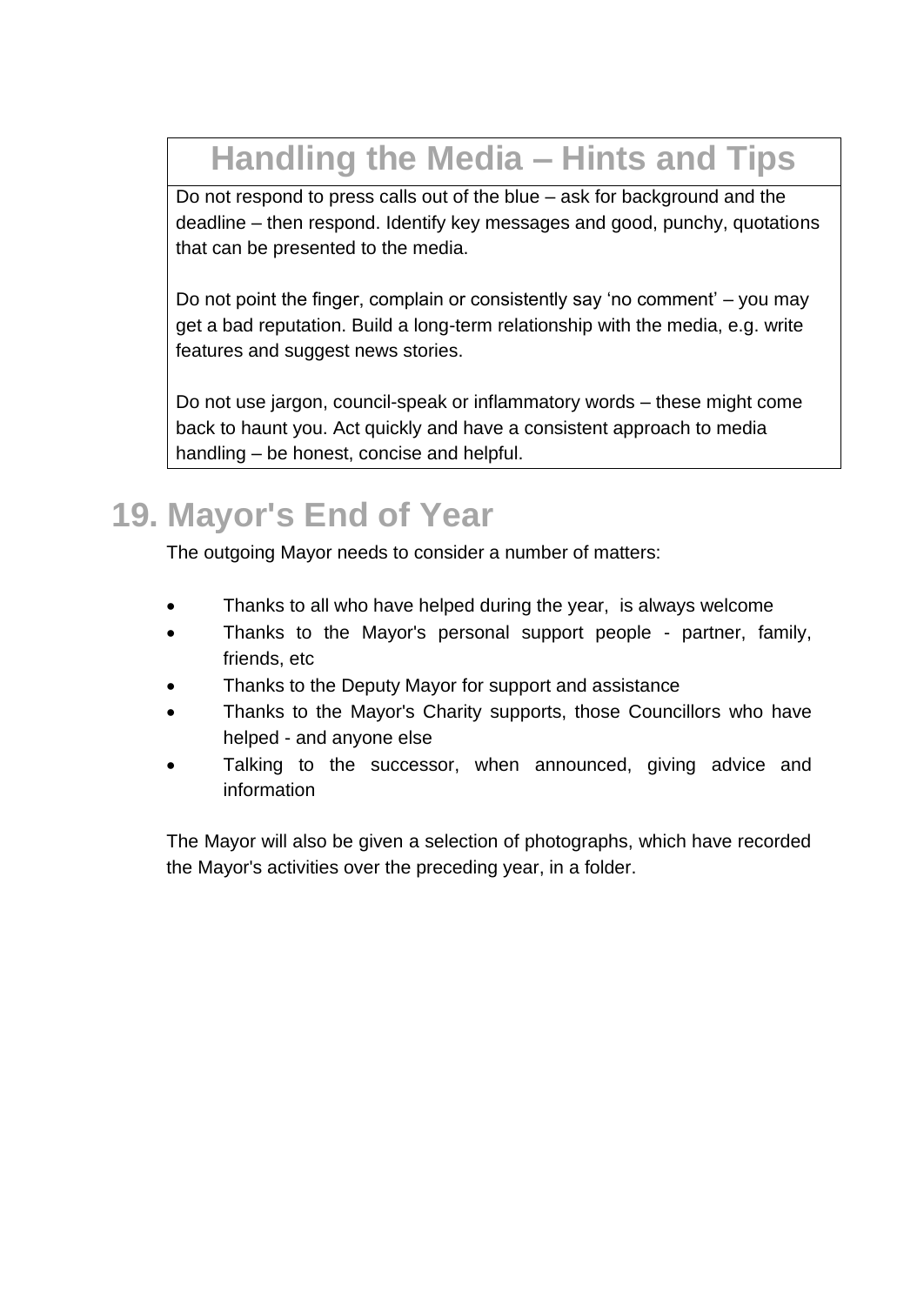# **APPENDIX 'A'**

## **Civic Protocol**

#### **Mayor and Deputy Mayor**

#### **1. General**

(a) All invitations should be sent to the Mayor at the Council Offices.

If the Mayor cannot attend then he/she will decide whether the Deputy Mayor should be asked to deputise.

- (b) For all events, it is envisaged that there may be occasions when the Mayor is attending one function and the Deputy Mayor could attend another. The Mayor will be consulted on all such matters and will decide whether the Deputy Mayor should attend the other function.
- (c) If an invitation to any function, in or out off the town, is sent directly to the Deputy Mayor then he/she should consult the Mayor and seek his/her views.
- (d) In the event that the Deputy Mayor deputises at an event, the Town Clerk is authorised to make available a reasonable amount from the civic budget to the Deputy Mayor for tickets/collection.

#### **2. Specific Events**

As a general rule, the Deputy Mayor will not attend as Deputy at functions at which the Mayor is present, save for those occasions when the Deputy Mayor has a civic role to play. The proposals are set out specifically below:

#### (a) **Council Meetings**

For all meetings of Council, save for the Annual Meeting, the Deputy Mayor shall sit beside the Mayor but shall not wear the Deputy Mayor's chain.

In the event that the Deputy Mayor deputises for the Mayor in chairing a meeting of the Council, the Deputy Mayor shall wear the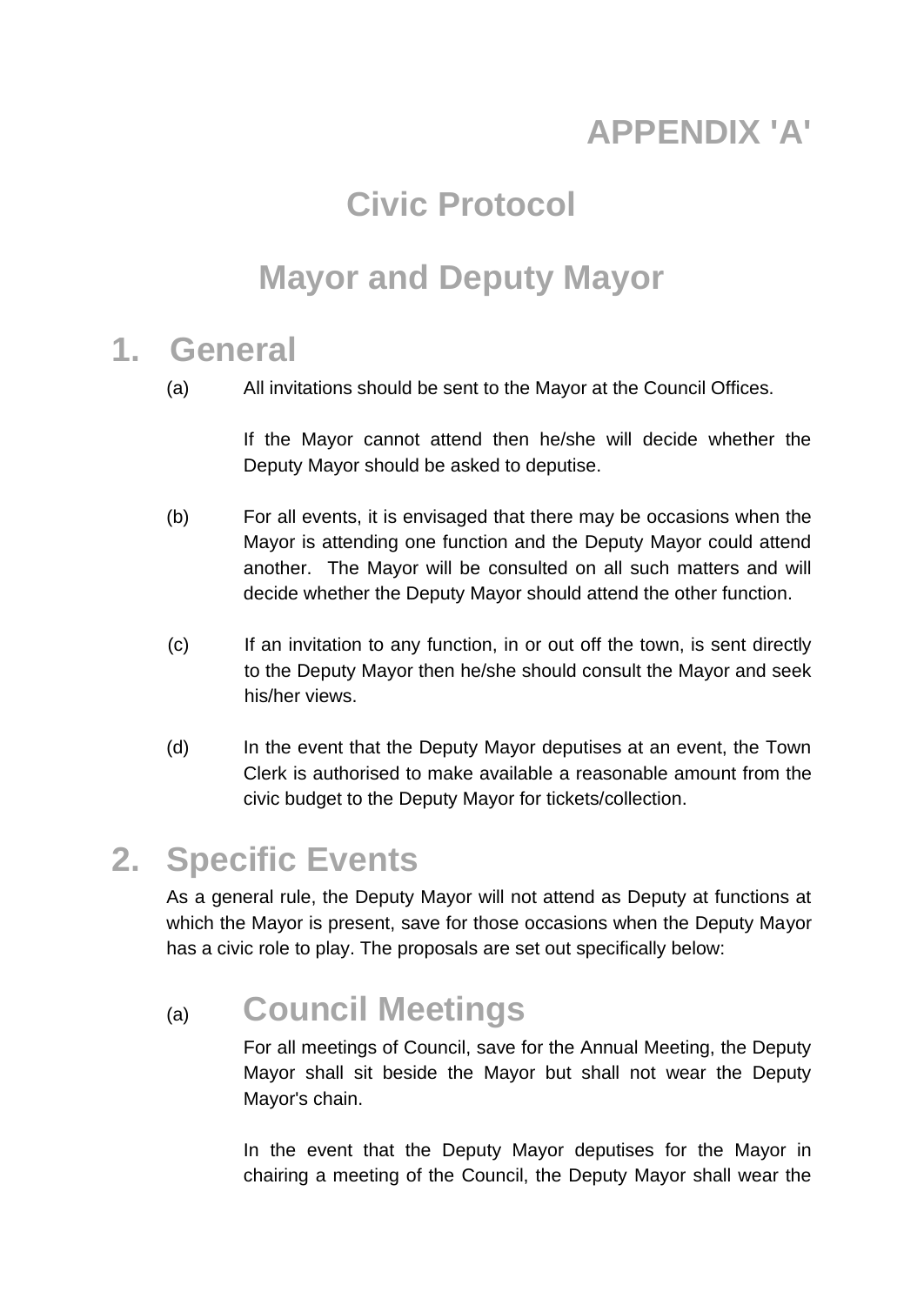Deputy Mayor's chain.

At the Annual Meeting of the Council, the Deputy Mayor shall sit next to the Mayor, and shall wear the Deputy Mayor's chain

#### (b) **Remembrance Sunday**

The Deputy Mayor may attend as an ordinary Councillor

#### (c) **Civic Ball**

The Deputy Mayor has a role in welcoming guests and showing them to the Mayor's Reception whilst the Mayor is with the civic guests.

In such circumstances, the Deputy Mayor will attend formally as the Deputy Mayor, with chain, and will be seated with the other civic guests.

#### (d) **Civic Service**

The Deputy Mayor may attend as an ordinary Councillor

#### (e) **Ad Hoc Events**

The Deputy Mayor would not attend as the Deputy Mayor. Whether the Deputy Mayor is invited as an ordinary Councillor would depend on the circumstances.

#### (f) **Royal Visits**

The invitations will only go to the Mayor. If the Mayor is unable to attend then the Town Clerk will check with the Lord Lieutenant's office whether the Deputy Mayor can deputise. If the Deputy Mayor is able to deputise, then he/she will wear the Deputy Mayor's chain.

#### (g) **Mayor/Mayoress At Home**

The Deputy Mayor may attend as an ordinary Councillor. The invitation of civic guests will be at the discretion of the Mayor.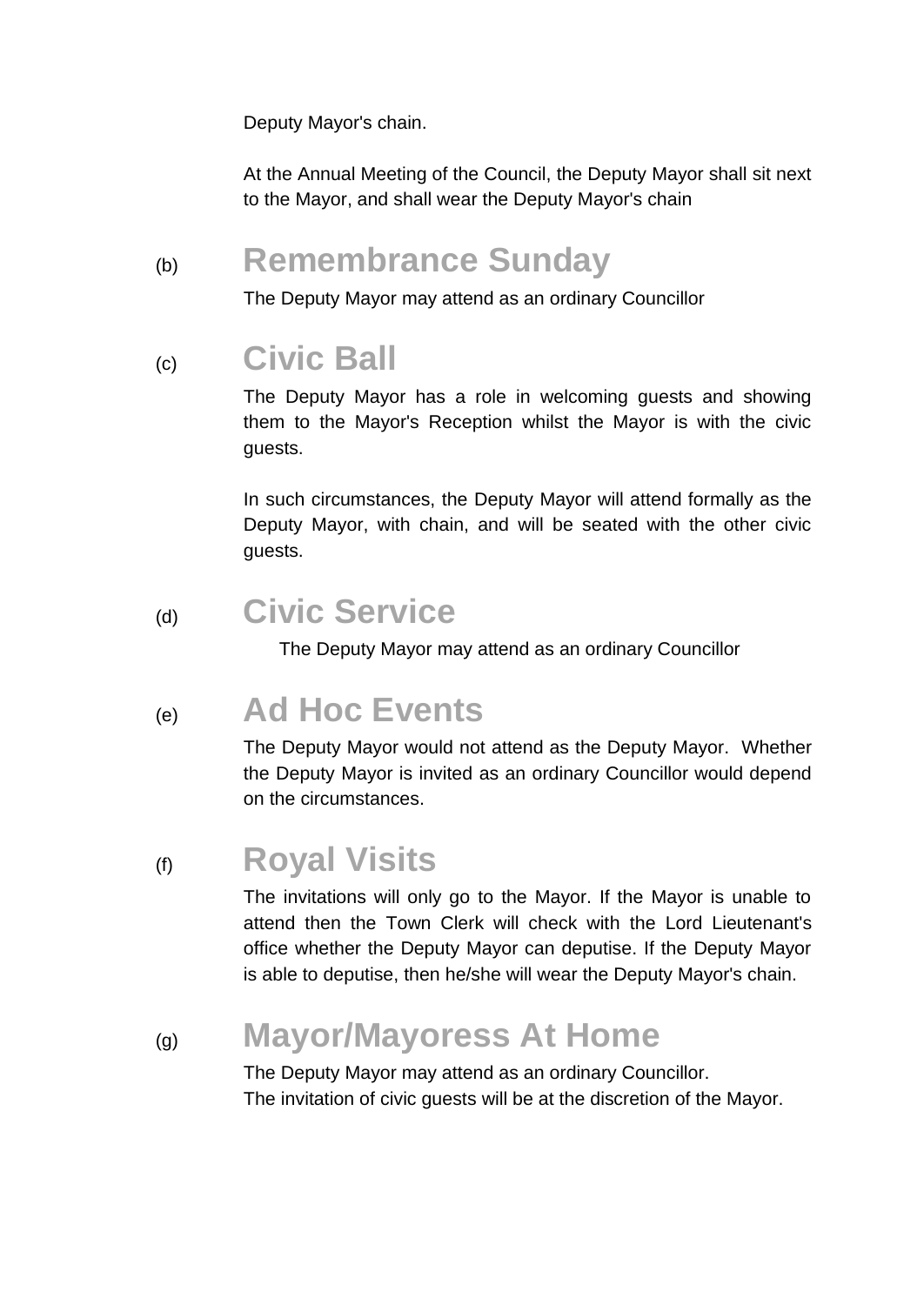## (h) **Charity Nights**

If the Mayor wishes to hold his/her own charity night then he/she must discuss the proposal with the Leader of the Council and the Town Clerk to be clear as to the full implications of so doing.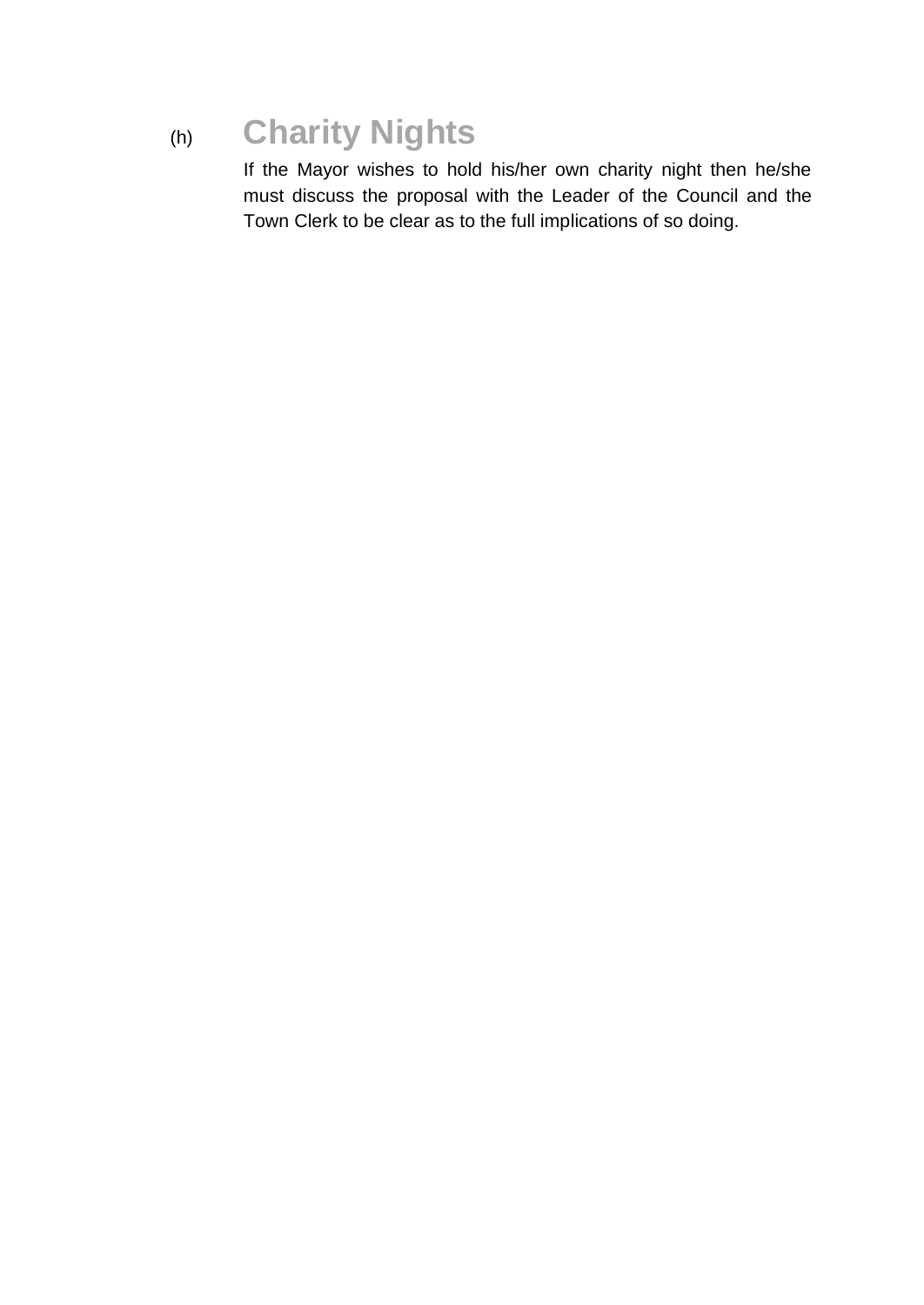#### **APPENDIX 'B'**

#### **Spennymoor Town Council**

#### **Photography Policy**

#### **1. Introduction**

Photographic images are used by the Town Council:

- to enhance its website, Town Guide and other promotional material
- to mark Civic occasions in Spennymoor
- when the Mayor is representing the Town Council within the Community/opening an event where a formal written invitation has been received
- Then the Mayor is presenting a certificate or gift, or opening an event in the role of Mayor

It is intended that photographic images should be used to highlight activities in the town rather than promote individuals.

Photographs, video and electronic images are classified as personal data under the Data Protection Act 1988.

For the purpose of this Policy, the term *photographic images* are understood to include photography, video and other electronic images.

**2. Purpose of the Policy for the Use of Photographic Images**

To ensure responsible use of photographic images by Spennymoor Town Council and its partners.

To ensure that only a high standard of photographic images are used on the Council website, Town Guide and other promotional material.

To ensure that all legal requirements are met in the taking and publication of photographic images.

To ensure the appropriate requirements are adhered to regarding photographic quantities and charges.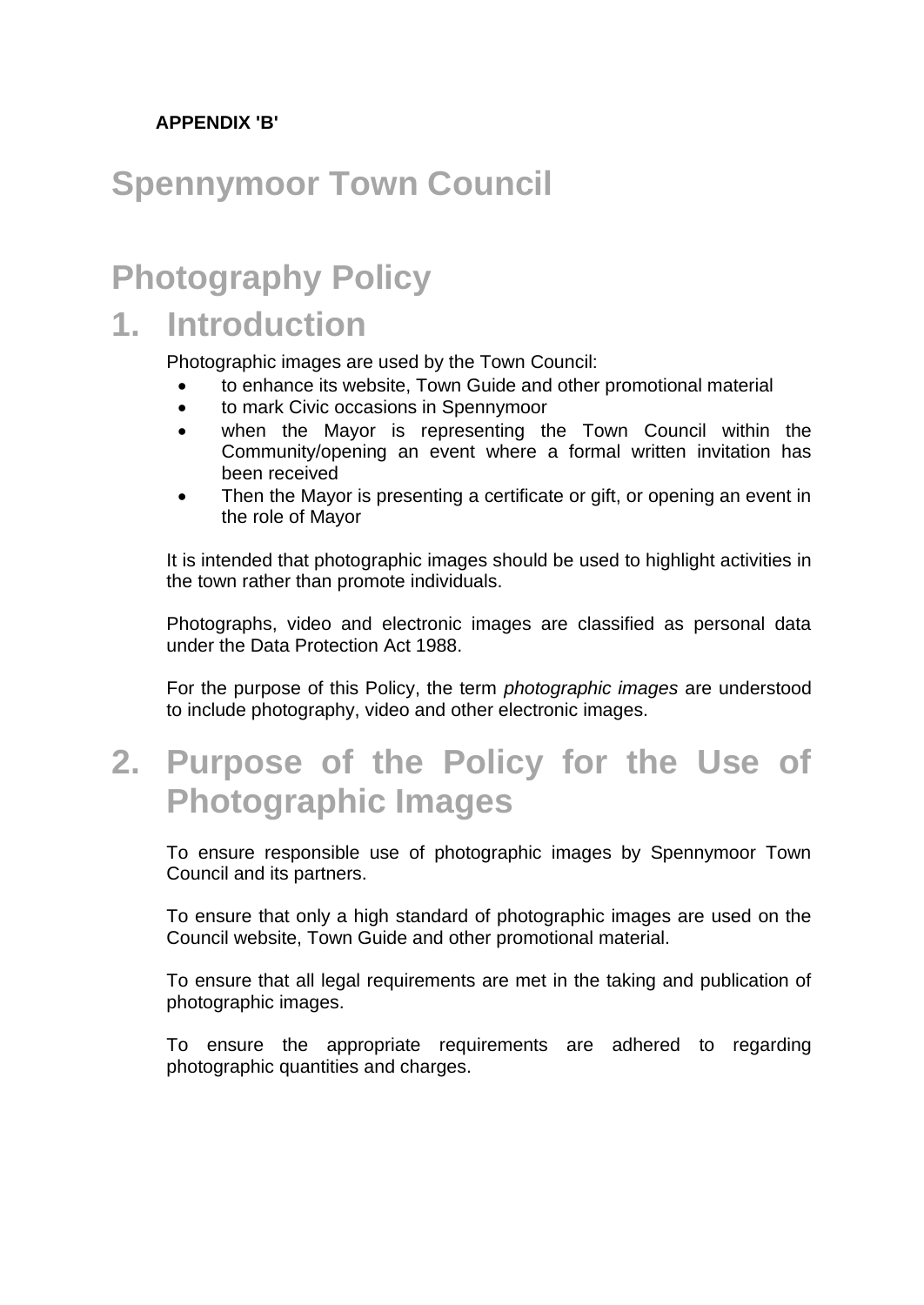#### **3. General Principles**

Members and Officers will exercise the greatest discretion at all times when selecting photographic images for publication taking into consideration the sensitivities of any situation.

Editorial control will be retained by the Town Council and the Town Clerk at all times in regard to the choice of photographic images used on the Town Council website, in the Town Guide or other materials.

The Photographer will ask the permission of the Town Council to reproduce any images for commercial use or other purposes.

Photographic images focusing on children and vulnerable adults who could be readily identified will not be used without prior permission from parents, carers or legal guardians.

Charges for any hard copy photographs ordered following an event or Civic visit (a maximum of 2 photographs for Mayors celebration visits) will be agreed by the Town Council with the photographer before any order is placed. The photographer will present an invoice to the Town Council for payment upon satisfactory completion of the order.

The Town Council will not be responsible for the sale of photographs to members of the public or other establishments at any time.

The photographer will hold a current DBS but will not be alone with a minor or vulnerable adult at any time.

Any photographic images will remain the property of the person who has taken the photograph as set down in Copyright Law, unless the Town Council purchases the rights to the photographs.

Where a member of the public or other establishment applies for the use of a photograph appearing on the Town Councils website, in the Town Guide or other promotional material, the person or establishment will be referred directly to the photographer responsible for the work.

Persons taking photographs at the request of the Town Council or its Officers will wear an identity badge signed by the Town Clerk at all times and will be required to sign an agreement.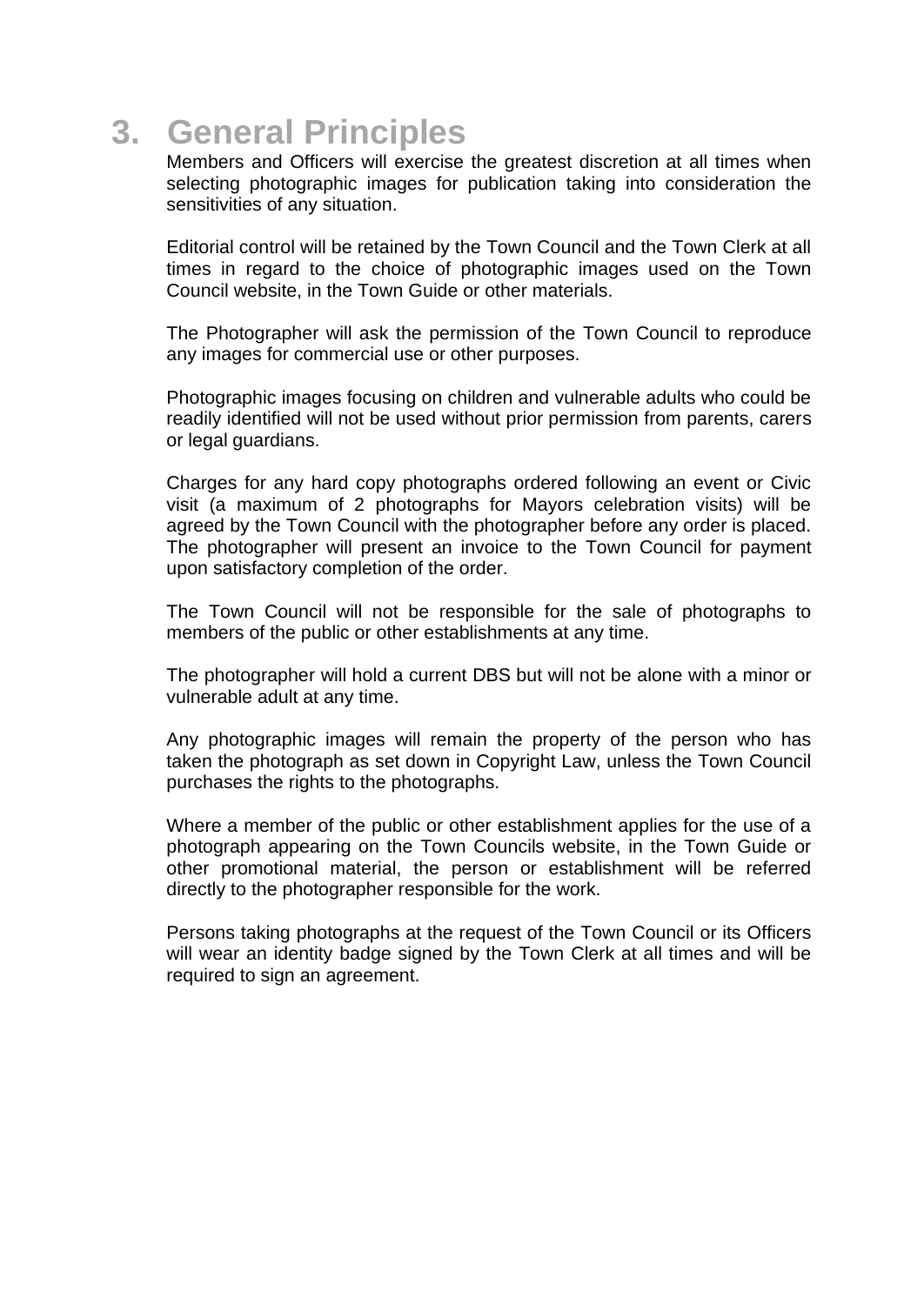# **APPENDIX 'C'**

# **Spennymoor Town Council Press Release Protocol**

#### **1. Introduction**

The aim of the Protocol is to ensure that the Town Council is seen to communicate in a professional and objective manner.

## **2. Supporting documentation**

The Protocol should be read in conjunction with the following documents, all of which are in the Members Handbook.

- Members Code of Conduct
- Staff Code of Conduct
- Member Officer Protocol
- Employees and Members Guide to internet and email facilities
- Code of Recommended Practice on Local Authority Publicity

#### **3. Information**

There are two types of press release

#### 1) **Official Council Press Releases**

An official council release is made on behalf of the Council as a whole; it will be written by the Town Clerk and issued by the office. It is nonparty political and many include a quote from the Leader or Chairman/Vice-Chairman of the relevant Committee. Any such press release must be agreed with the leader.

## 2) **Councillor Press Releases**

Councillors' press releases are personal and are written and issued by the Councillor responsible, or a nominated person in their party. This release may or may not be political and should NOT include the name of a Council Official or Officer, or a council telephone number as a point of contact. It would be beneficial for copies of intended releases,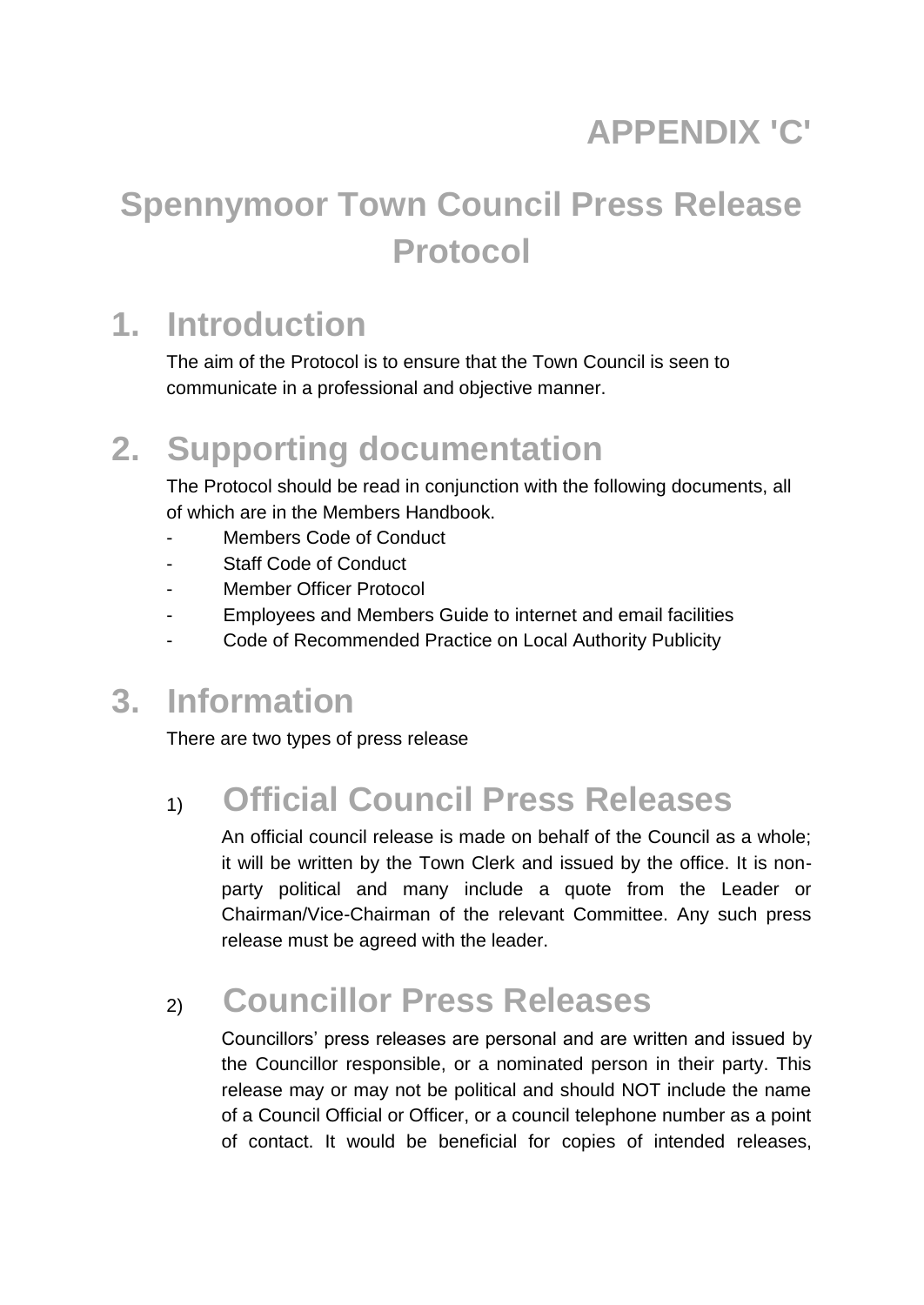especially those of a factual nature, to be provided to the Town Clerk for verification purposes.

Councillors seeking advice can either contact the Town Clerk or Monitoring Officer.

**4) Press Release Protocol**

The following forms the Protocol for Council Members and Officers.

- All official Council press releases will include a quotation from the Leader of the Council or the relevant Chair/Vice-Chair of Committee. All official press releases are to be issued by the Town Clerk on the Town Councils letterhead.
- Official press releases will not identify the political party or group affiliation of any Member(s) quoted in the release.
- The Town Clerk in consultation with the Leader is the first line of decision making in terms of what is newsworthy for official press releases, and shall make the final decision on whether a press release shall be issued.
- The Town Clerk has responsibility for checking and issuing all official Council press releases.
- In the years when elections occur, during the periods from the issue of the Notice of Election until the day of Election ('Purdah'). The Town Clerk will issue no press releases. quoting Council Members During 'Purdah', any quotes will be from the Town Clerk if necessary.
- The role of the Town Clerk is to advise and provide support and advice to Council Members in their communications activities.
- Council Members are solely responsible for the writing and distribution of all Councillor press releases and any Editor's letters to the media.
- Council Member releases must not use the Town Councils letterhead or the Town Crest.
- Officers and Council Members must act reasonably and responsibly.
- Council Members are reminded that they must not mis-use Council resources (which include computer equipment) for political or other inappropriate purposes.
- Should the Council receive a Freedom of Information request on a topic on which there is correspondence (e mail or written) from or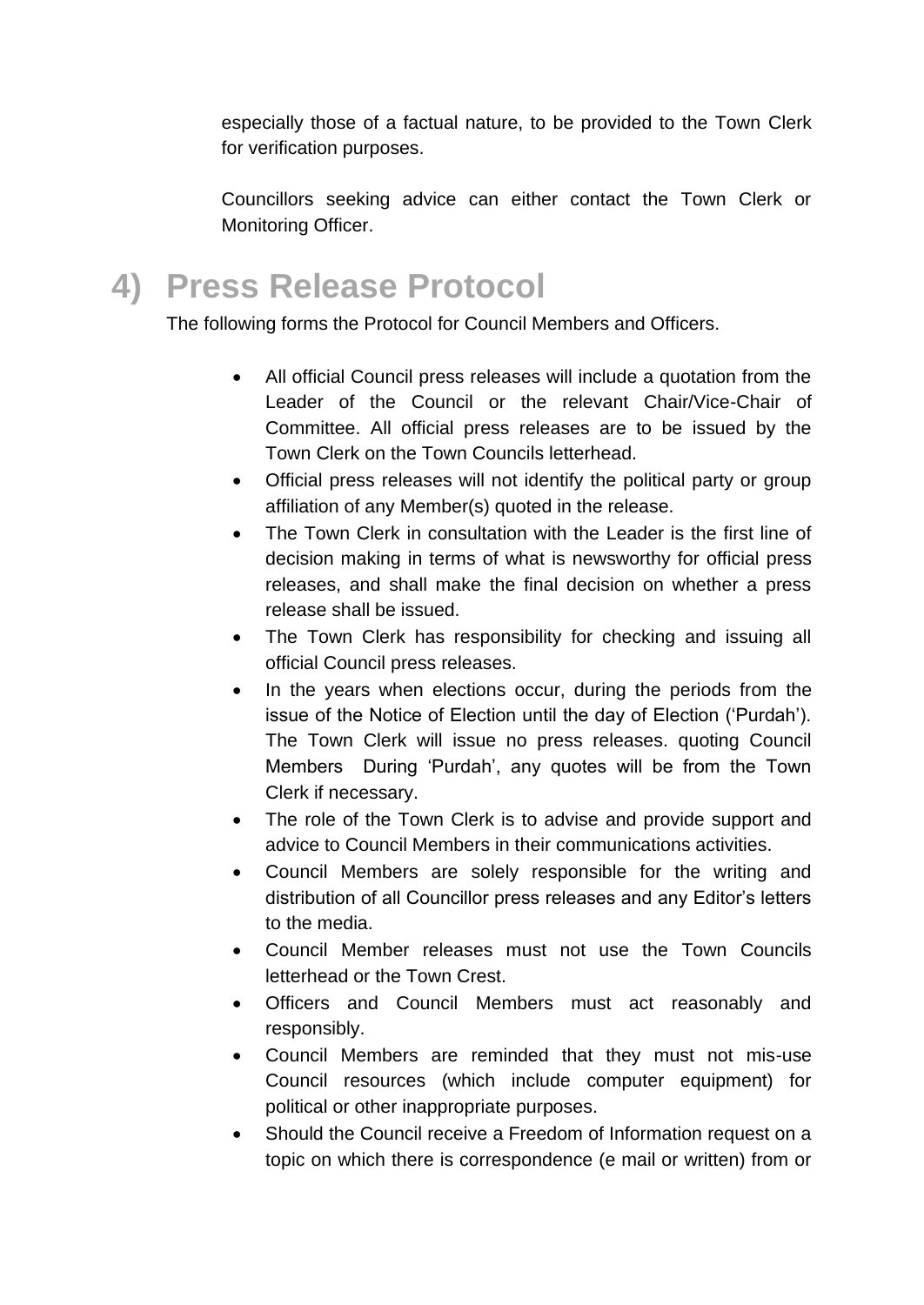with Members, normally that correspondence would have to be disclosed, unless it was exempt. The fact that disclosure of the correspondence may prove embarrassing would not, of itself, prevent disclosure.

- **I**n addition, care should be taken when processing personal data. The Data Protection Act 1998 prevents the use of personal information other than for the purposes for which it was supplied. Members should bear this in mind when using any personal data which may be supplied to them by their constituents. Members are also reminded that they should adhere to the Councils ICT security policy and the guidance on acceptable use of the internet and email.
- In general, the Town Clerk will be responsible for interpretation of the Protocol but may be challenged on its interpretation by Members as they deem appropriate

# **5) Internet and Email Use Policy for Councillor Sections**

This Policy read in conjunction with the Member Code of Conduct defines the purposes for which Members of the Town Council may not use the site. In **summary** these are:

- The introduction of content that may result in actions for libel, defamation or other claims for damages.
- Processing personal data other than for the purpose stated at the time of capture.
- The promotion of any political party or campaigning.
- The promotion of personal financial interests or commercial ventures.
- Personal campaigns.
- Using the site in an abusive or hateful manner.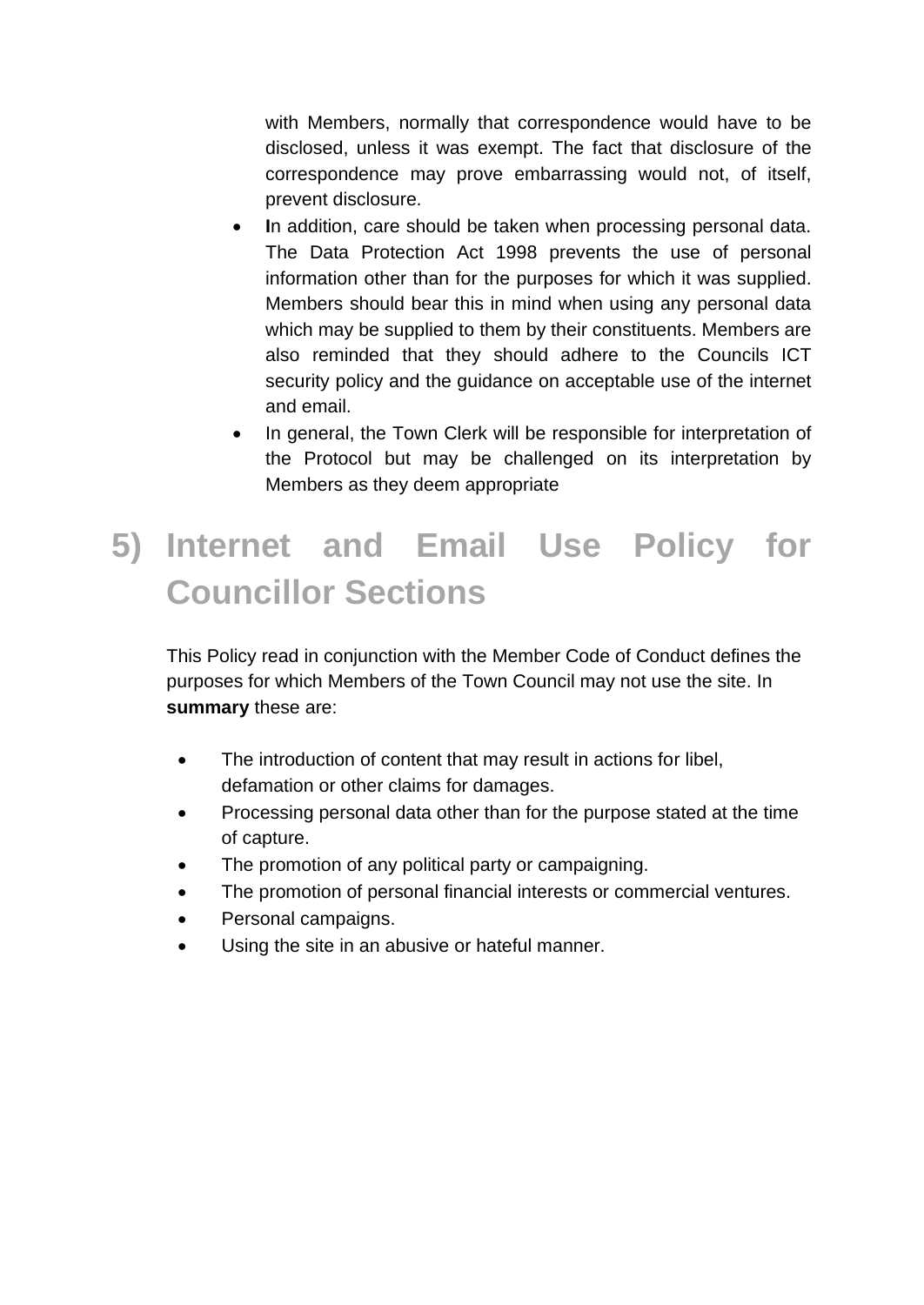#### **APPENDIX 'D'**

#### **Coat of Arms**

A Grant of Arms in 1952 by the Honourable Sir George Rothe Bellew, Knight Commander of the Royal Victorian Order, Garter Principal King of Arms, Sir Arthur William Steuart Cockrane, Knight Commander of the Royal Victorian Order, Clarenceux King of Arms and Sir Gerald Woods Wollaston, Knight Commander of the Most Honourable Order of the Bath, Knight Commander of the Royal Victorian Order, Norroy and Ulster King of Arms, to the Spennymoor Urban District Council, the arms following, that is to say:

*Quarterly Gules and Sable a cross Or charged with ten Guttes de Sang in the first and fourth quarters a Lion rampant and the second and third quarters a Fleur de Lys Gold And for the Crest Standing upon the battlements of a mural Crown a Salamander regardant Sable enflamed proper grasping with the Dexter claw a Sword erect also proper hilt and pommel Or Mantled Gules doubled Or, to be borne and used forever hereafter by the Spennymoor Urban District Council and by its successors constituting each for time being the local authority for and bearing the title of Spennymoor on Seals, Shields or otherwise according to the Laws of Arms.*

As a change from the usual run of mottoes with an industrial allusion, which characterise the arms of towns of this kind, a punning motto in the real spirit of allusive heraldry was adopted: Spe Nemo Ruet. This bears a similarity to the name Spennymoor and means `With hope nobody shall fail'. This has a double significance apart from the pun: it refers to the spirit, which saved Durham at Butcher's Race, and also the faith, which animated the pioneers of Spennymoor industries.